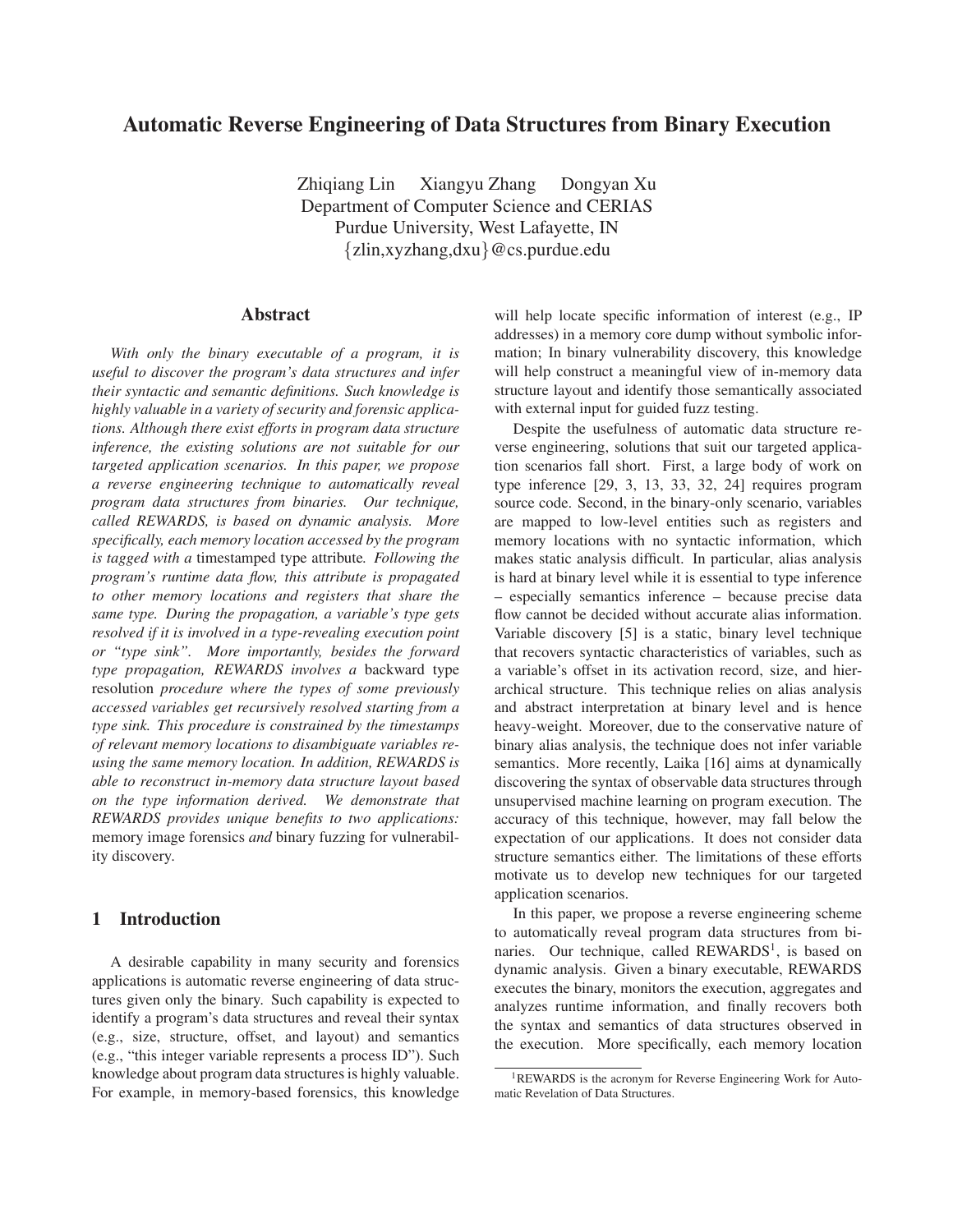accessed by the program is tagged with a *timestamped type attribute*. Following the program's runtime data flow, this attribute is propagated to other memory addresses and registers that share the same type in a forward fashion, i.e., the execution direction. During the propagation, a variable's type gets resolved if it is involved in a typerevealing execution point or "type sink" (e.g., a system call, a standard library call, or a type-revealing instruction). Besides leveraging the forward type propagation technique, to expand the coverage of program data structures, RE-WARDS involves the following key techniques:

- An on-line *backward type resolution* procedure where the types of some previously accessed variables get *recursively* resolved starting from a type sink. Since many variables are dynamically created and deallocated at runtime, and the same memory location may be re-used by different variables, it is complicated to track and resolve variable types based on memory locations alone. Hence, we constraint the resolution process by the timestamps of relevant memory locations such that variables sharing the same memory location in different execution phases can be disambiguated.
- An off-line resolution procedure that complements the on-line procedure. Some variables cannot be resolved during their lifetime by our on-line algorithm. However, they may later get resolved when other variables having the same type are resolved. Hence, we propose an off-line backward resolution procedure to resolve the types of some "dead" variables.
- A method for typed variable abstraction that maps multiple typed variable instances to the same static abstraction. For example, all  $N$  nodes in a linked list actually share the same type, instead of having  $N$ distinct types.
- A method that reconstructs the structural and semantic view of in-memory data, driven by the derived type definitions. Once a program's data structures are identified, it is still not clear exactly how the data structures would be laid out in memory – this is a useful piece of knowledge in many application scenarios such as memory forensics. Our method creates an "organization chart" that illustrates the hierarchical layout of those data structures.

We have developed a prototype of REWARDS and used it to analyze a number of binaries. Our evaluation results show that REWARDS is able to correctly reveal the types of a high percentage of variables observed during a program's execution. Furthermore, we demonstrate the unique benefits of REWARDS to a variety of application scenarios: In *memory image forensics*, REWARDS helps recovering semantic information from the memory dump of a binary program. In *binary fuzzing for vulnerability discovery*, REWARDS helps identifying vulnerability "suspects" in a binary for guided fuzzing and confirmation.

## **2 REWARDS Overview**

REWARDS infers both syntax and semantics of data structures from binary execution. More precisely, we aim at reverse engineering the following information:

- **Data types.** We first aim to infer the primitive data types of variables, such as char, short, float, and int. In a binary, the variables are located in various segments of the virtual address space, such as .stack, .heap, .data, .bss, .got, .rodata, .ctors, and .dtors sections. (Although we focus on ELF binary on Linux platform, REWARDS can be easily ported to handle PE binary on Windows.) Hence, our goal is essentially to annotate memory locations in these data sections with types and sizes, following program execution. For our targeted applications, REWARDS also infers composite types such as socket address structures and FILE structures.
- **Semantics.** Moreover, we aim to infer the semantics (meaning) of program variables, which is critical to applications such as computer forensics. For example, in a memory dump, we want to decide if a 4-byte integer denotes an IP address.
- **Abstract representation.** Although we type memory locations, it is undesirable to simply present typed memory locations to the user. During program execution, a memory location may be used by multiple variables at different times; and a variable may have multiple instances. Hence we derive an abstract representation for a variable by aggregating the type information at multiple memory locations instantiated based on the same variable. For example, we use the offset of a local variable in its activation record as its abstract representation. Type information collected in all activation records of the same function is aggregated to derive the type of the variable.

Given only the binary, what can be observed at runtime from each instruction includes (1) the addresses accessed and the width of the accesses, (2) the semantics of the instruction, and (3) the execution context such as the program counter and the call stack. In some cases, data types can be partially inferred from instructions. For example, a floating point instruction (e.g., FADD) implies that the accessed locations must have floating point numbers. We also observe that the parameters and return values of standard library calls and system calls often have their syntax and semantics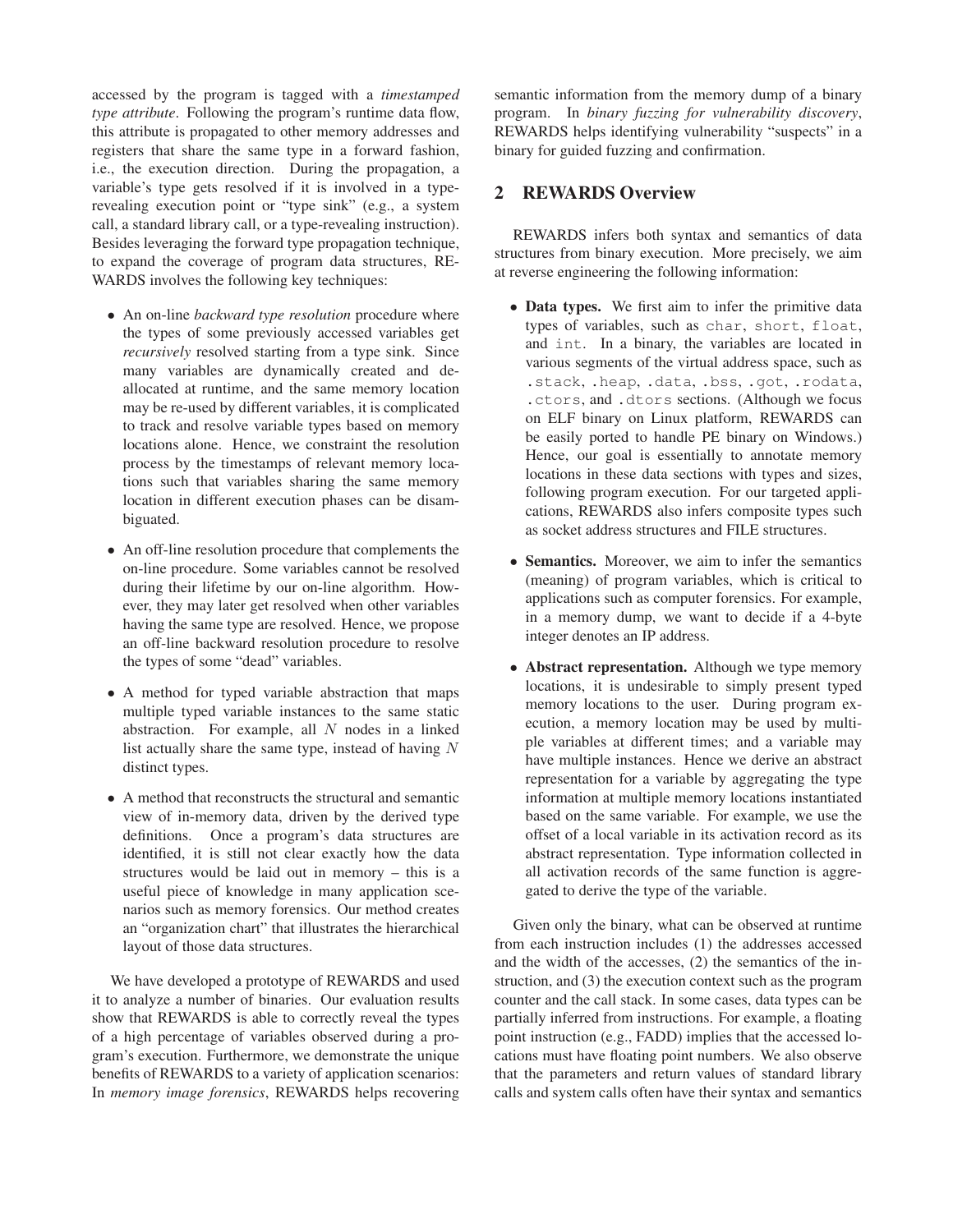| $1$ struct {                                                 | 1 extern foo                  | $\mathbf{1}$   | 80480a0: | e8 Of 00 00 00        | call   | 0x80480b4                    |
|--------------------------------------------------------------|-------------------------------|----------------|----------|-----------------------|--------|------------------------------|
| $\overline{a}$<br>unsigned int pid;                          | section .text<br>$\mathbf{2}$ | $\overline{2}$ | 80480a5: | <b>b8 01 00 00 00</b> | mov    | \$0x1, \$eax                 |
| 3<br>char $data[16]$ ;                                       | global start<br>3             | 3              | 80480aa: | bb 00 00 00 00        | mov    | $$0x0,$ $%$ ebx              |
| 4 }test;                                                     | 4                             | 4              | 80480af: | cd80                  | int    | \$0x80                       |
| 5                                                            | 5<br>start:                   | 5              | $\cdots$ |                       |        |                              |
| 6<br>void $foo()$                                            | 6<br>call foo                 | 6              | 80480b4: | 55                    | push   | %ebp                         |
| $7\phantom{.0}$<br>char *p="hello world";                    | $7\phantom{.0}$<br>mov eax, 1 | 7              | 80480b5: | 89 e5                 | mov    | %esp, %ebp                   |
| 8<br>test.pid=my_getpid();                                   | 8<br>mov ebx, 0               | 8              | 80480b7: | 83 ec 18              | sub    | $$0x18,$ sesp                |
| 9<br>strcpy(test.data, p);                                   | int 80h<br>9                  | 9              | 80480ba: | c7 45 fc 18 81 04 08  | movl   | \$0x8048118,0xfffffffc(%ebp) |
| $10$ }                                                       |                               | 10             | 80480c1: | e8 4a 00 00 00        | call   | 0x8048110                    |
|                                                              |                               | 11             | 80480c6: | a3 24 91 04 08        | mov    | %eax, 0x8049124              |
| (a) Source code of function foo and the _start assembly code |                               | 12             | 80480cb: | 8b 45 fc              | mov    | Oxfffffffc(%ebp),%eax        |
|                                                              |                               | 13             | 80480ce: | 89 44 24 04           | mov    | %eax, 0x4 (%esp)             |
|                                                              |                               | 14             | 80480d2: | c7 04 24 28 91 04 08  | mov1   | $$0x8049128,$ (%esp)         |
| [Nr] Name<br>Addr<br>Type                                    | Off<br>Size                   | 15             | 80480d9: | e8 02 00 00 00        | call   | 0x80480e0                    |
| $\cdots$                                                     |                               | 16             | 80480de: | c9                    | leave  |                              |
| <b>PROGBITS</b><br>[1]<br>.text                              | 080480a0 0000a0 000078        | 17             | 80480df: | c3                    | ret    |                              |
| [2]<br><b>PROGBITS</b><br>.rodata                            | 08048118 000118 00000c        | 18             | 80480e0: | 55                    | push   | %ebp                         |
| [3]<br>.bss<br><b>NOBITS</b>                                 | 08049124 000124 000014        | 19             | 80480e1: | 89 e5                 | mov    | %esp, %ebp                   |
| .                                                            |                               | 20             | 80480e3: | 53                    | push   | %ebx                         |
|                                                              |                               | 21             | 80480e4: | 8b 5d 08              | mov    | $0x8$ ( $%$ ebp), $%$ ebx    |
| (c) Section map of the example binary                        |                               | 22             | 80480e7: | 8b 55 0c              | mov    | $0xc$ ( $%$ ebp), $%$ edx    |
|                                                              |                               | 23             | 80480ea: | 89 d8                 | mov    | %ebx, %eax                   |
|                                                              |                               | 24             | 80480ec: | 29 d0                 | sub    | %edx, %eax                   |
| rodata 0x08048118{                                           | fun 0x08048110{               | 25             | 80480ee: | 8d 48 ff              | lea    | Oxffffffff (%eax), %ecx      |
| $+00:$<br>char[12]                                           | $+00:$<br>ret addr t          | 26             | 80480f1: | 0f b6 02              | movzbl | (%edx), %eax                 |
|                                                              | J.                            | 27             | 80480f4: | 83 c2 01              | add    | \$0x1, %edx                  |
| bss 0x08049124{                                              |                               | 28             | 80480f7: | 84 c0                 | test   | $\$a1$ , $\$a1$              |
| $+00:$<br>pid t,                                             | fun 0x080480e0{               | 29             | 80480f9: | 88 04 0a              | mov    | %al, (%edx, %ecx, 1)         |
| $+04:$<br>$char[12]$ ,                                       | $-08:$<br>unused[4],          | 30             | 80480fc: | 75 f3                 | ine    | 0x80480f1                    |
| $+16:$<br>unused[4]                                          | $-04:$<br>stack_frame_t,      | 31             | 80480fe: | 89 d8                 | mov    | %ebx, %eax                   |
|                                                              | $+00:$<br>ret addr t,         | 32             | 8048100: | 5b                    | pop    | <b>&amp;ebx</b>              |
| fun 0x080480b4{                                              | $+04:$<br>char*.              | 33             | 8048101: | 5d                    | pop    | %ebp                         |
| $-28:$<br>unused[20],                                        | $+08:$<br>char*               | 34             | 8048102: | $_{c3}$               | ret    |                              |
| $-08:$<br>char *,                                            | ł                             | 35             | $\cdots$ |                       |        |                              |
| $-04:$<br>stack frame t,                                     |                               | 36             | 8048110: | <b>b8 14 00 00 00</b> | mov    | \$0x14, \$eax                |
| $+00:$<br>ret addr t                                         |                               | 37             | 8048115: | cd80                  | int    | \$0x80                       |
| Η.                                                           |                               | 38             | 8048117: | c3                    | ret    |                              |
|                                                              |                               |                |          |                       |        |                              |

**(d) Output of REWARDS**

**(b) Disassembly code of the example binary**

### **Figure 1. An example showing how REWARDS works**

well defined and publicly known. Hence we define the type revealing instructions, system calls, and library calls as *type sinks*. Furthermore, the execution of an instruction creates a dependency between the variables involved. For instance, if a variable with a resolved type (from a type sink) is copied to another variable, the destination variable should have a compatible type. As such, we model our problem as a type information flow problem.

To illustrate how REWARDS works, we use a simple program compiled from the source code shown in Figure 1(a). According to the code snippet, the program has a global variable test (line 1-4) which consists of an int and a char array. It contains a function foo (line 6- 10) that calls my getpid and strcpy to initialize the global variable. The full disassembled code of the example is shown in Figure 1(b) (a dotted line indicates a "NOP" instruction). The address mapping of code and data is shown in Figure  $1(c)$ .

When foo is called during execution, it first saves ebp. and then allocates 0x18 bytes of memory for the local variables (line  $8$  in Figure 1(b)), and then initializes one  $local variable (at address 0xfffffffc({%ebp})=ebp-4)$ with an immediate value  $0 \times 8048118$  (line 9). Since 0x8048118 is in the address range of the .rodata section (it is actually the starting address of string "hello world"), ebp-4 can be typed as a pointer, based on the heuristics that instruction executions using similar immediate values within a code or data section are considered type sinks. Note that the type of the pointer is unknown yet. At line 10, foo calls 0x8048110. Inside the body of the function invocation (lines 36-38), our algorithm detects a getpid system call (a type sink) with eax being 0x14 at line 36. The return value of the function call is resolved as pid t type, i.e., register eax at line 11 is typed pid t. When eax is copied to address  $0 \times 8049124$  (a global variable in  $\lambda$  bss section as shown in Figure 1(c)), the algorithm further resolves 0x8049124 as pid\_t. Before the function call 0x80480e0 at line 15 (strcpy), the parameters are initialized in lines 12-14. As ebp-4 has been typed as a pointer at line 9, the data flow in lines 12 and 13 dictates that location esp+4 at line 13 is a pointer as well. At line 14, as 0x8049128 is in the global variable section and of a known type, location esp has an unknown pointer type. At line 15, upon the call to strcpy (a type sink), both esp and esp $+4$  are resolved to char $\star$ . Through a *backward* transitive resolution, 0x8049128 is resolved as char,  $ebp-4$  as char\*, and  $0 \times 8048118$  as char. Also at line 26, inside the function body of strcpy, the instruction "movzbl (%edx),%eax" can be used as another type sink as it moves between char variables.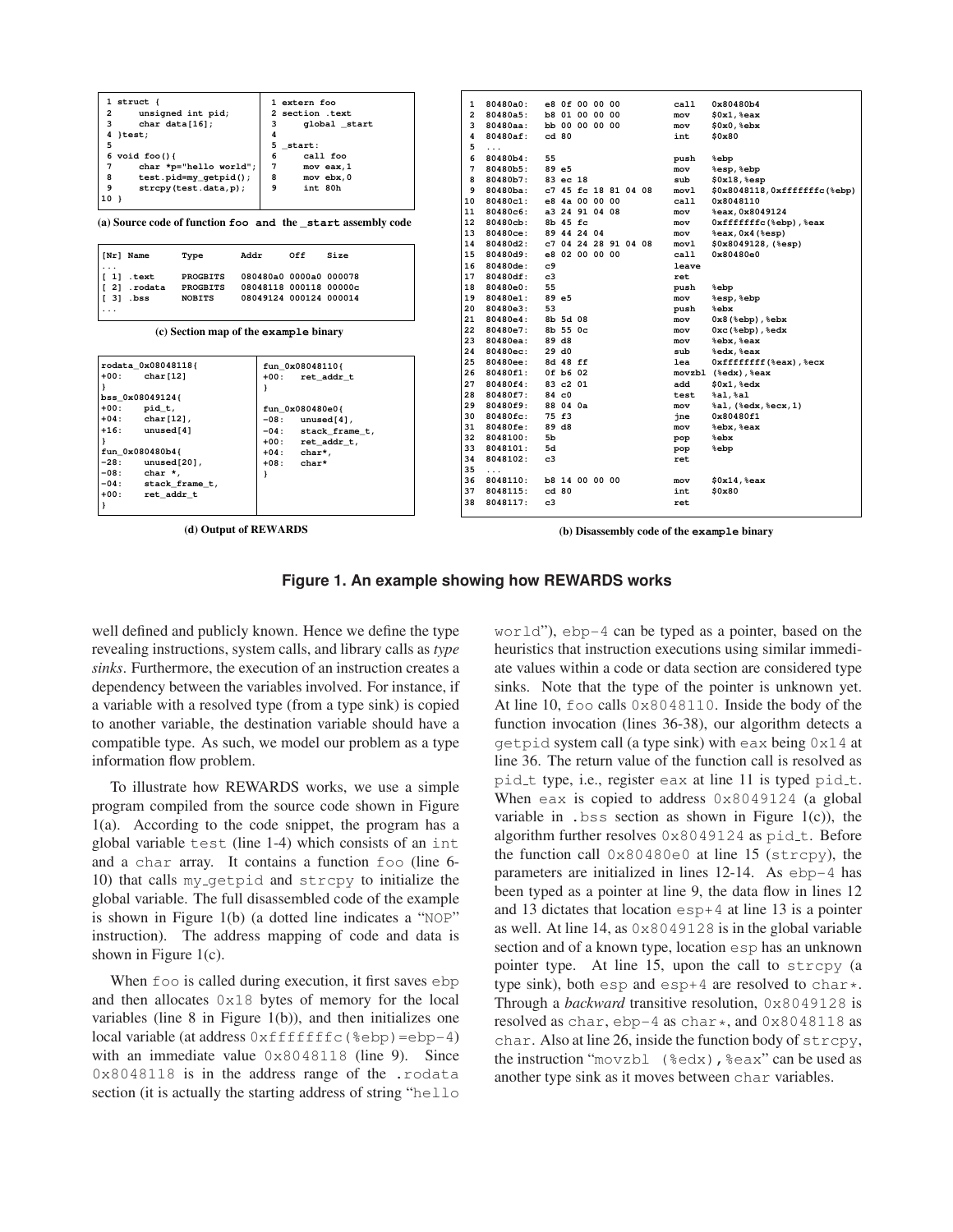When the program finishes, we resolve all data types (including function arguments, and those implicit variables such as return address and stack frame pointer) as shown in Figure 1(d). The derived types for variables in .rodata, .bss and functions are presented in the figure. Each function is denoted by its entry address. fun 0x080480b4, fun 0x08048110, and fun 0x080480e0 denote foo(), my getpid(), and strcpy(), respectively. The number before each derived type denotes the offset. Variables are listed in increasing order of their addresses. Type stack frame t indicates a frame pointer stored at that location. Type ret addr t means that the location holds a return address. Such semantic information is useful in applications such as vulnerability fuzz. Locations that are not accessed during execution are annotated with the unused type. In fun\_0x080480e0, the two char\* below the ret<sub>-addr-t</sub> represent the two actual arguments of strcpy(). Although it seems that our example can be statically resolved due to its simplicity, it is very difficult in practice to analyze data flows between instructions (especially those involving heap locations) due to the difficulty of binary points-to analysis.

## **3 REWARDS Design**

In this section, we describe the design of REWARDS. We first identify the type sinks used in REWARDS and then present the on-line type propagation and resolution algorithm, which will be enhanced by an off-line procedure that recovers more variable types not reported by the on-line algorithm. Finally, we present a method to construct a typed hierarchical view of memory layout.

### **3.1 Type Sinks**

A type sink is an execution point of a program where the types (including semantics) of one or more variables can be directly resolved. In REWARDS, we identify three categories of type sinks: (1) system calls, (2) standard library calls, and (3) type-revealing instructions.

**System calls.** Most programs request OS services via system calls. Since system call conventions and semantics are well-defined, the types of arguments of a system call are known from the system call's specification. By monitoring system call invocations and returns, REWARDS can determine the types of parameters and return value of each system call at runtime. For example, in Linux, based on the system call number in register eax, REWARDS will be able to type the parameter-passing registers (i.e., ebx, ecx, edx, esi, edi, and ebp, if they are used for passing the parameters). From this type sink, REWARDS will further type those variables that are determined to have the same type as the parameter passing registers. Similarly, when a

system call returns, REWARDS will type register eax and, from there, those having the same type as eax. In our type propagation and resolution algorithm (Section 3.2), a type sink will lead to the recursive type resolution of relevant variables accessed before and after the type sink.

**Standard library calls.** With well-defined API, standard library calls are another category of type sink. For example, the two arguments of  $\text{stropy}$  must both be of the char $\star$ type. By intercepting library function calls and returns, REWARDS will type the registers and memory variables involved. Standard library calls tend to provide richer type information than system calls – for example, Linux-2.6.15 has 289 system calls whereas libc.so.6 contains 2016 functions (note some library calls wrap system calls).

**Type-revealing instructions.** A number of machine instructions that require operands of specific types can serve as type sinks. Examples in x86 are as follows: (1) *String instructions* perform byte-string operations such as moving/storing (MOVS/B/D/W, STOS/B/D/W), loading (LOADS/B/D/W), comparison (CMPS/B/D/W), and scanning (SCAS/B/D/W). Note that MOVZBL is also used in string movement. (2) *Floating-point instructions* operate on floating-point, integer, and binary coded decimal operands (e.g. FADD, FABS, and FST). (3) *Pointer-related instructions* reveal pointers. For a MOV instruction with an indirect memory access operand (e.g., MOV  $($  % edx), %ebx or MOV [mem], %eax), the value held in the source operand must be a pointer. Meanwhile, if the target address is within the range of data sections such as .stack, .heap, .data, .bss or .rodata, the pointer must be a data pointer; If it is in the range of .text (including library code), the pointer must be a function pointer. Note that the concrete type of such a pointer will be resolved through other constraints.

## **3.2 Online Type Propagation and Resolution Algorithm**

Given a binary program, our algorithm reveals variable types, including both syntactic types (e.g., int and char) and semantics (e.g., return address), by propagating and resolving type information along the data flow during program execution. Each type sink encountered leads to both direct and transitive type resolution of variables. More specifically, at the binary level, variables exist in either memory locations or registers without their symbolic names. Hence, the goal of our algorithm is to type these memory addresses and registers. We attach three *shadow variables* – as the type attribute – to each memory address at byte granularity (registers are treated similarly): (1) *Constraint set* is a set of other memory addresses that should have the same type as this address; (2) *Type set*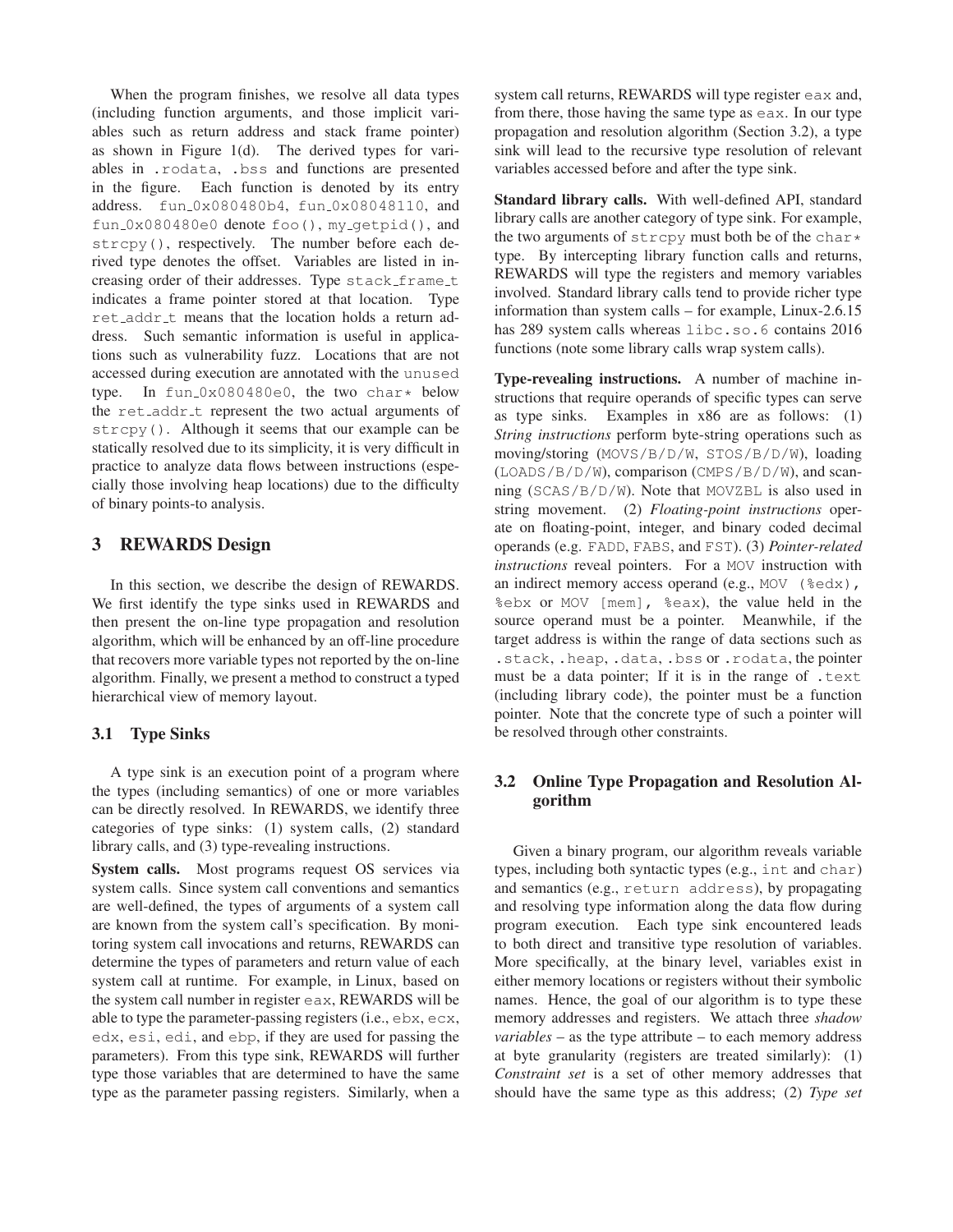stores the set of resolved types of the address<sup>2</sup>, including both syntactic and semantic types; (3) *Timestamp* records the birth time of the variable currently in this address. For example, the timestamp of a stack variable is the time when its residence method is invoked and the stack frame is allocated. Timestamps are needed because the same memory address may be reused by multiple variables (e.g., the same stack memory being reused by stack frames of different method invocations). More precisely, a variable instance should be uniquely identified by a tuple  $\leq$  address, timestamp>. These shadow variables are updated during program execution, depending on the semantics of executed instructions.

#### **Algorithm 1** *On-line Type Propagation and Resolution*

1: /\*  $S_v$ : constraint set for memory cell (or register) v;  $T_v$ : type set of v; ts<sub>v</sub>: (birth) time stamp of v;  $MOV(v,w)$ : moving v to w; BIN  $OP(v,w,d)$ : a binary operation that computes d from v and w;  $\overline{\text{Get\_Sink}}$  **Type** $(v,i)$ : retrieving the type of argument/operand v from the specification of sink i; ALLOC( $v,n$ ): allocating a memory region starting from  $v$  with size  $n -$  the memory region may be a stack frame or a heap struct; FREE( $v,n$ ): freeing a memory region – this may be caused by eliminating a stack frame or de-allocating a heap struct\*/ 2:  $\text{Instrument}(i)$ {<br>3:  $\text{case } i \text{ is a T}$ 3: **case** *i* is a Type-Sink:<br>4: **for each operally**<br>5:  $T \leftarrow \text{Get-Sin}$ for each operand v 5:  $T \leftarrow \textbf{Get.Sink}. \text{Type}(v, i)$ <br>
6: **Backward.Resolve**  $(v, T)$ <br>
7: **case** *i* has indirect memory access o<br>
8:  $T_o \leftarrow T_o \cup \{\text{pointer.t.}\}$ 6: **Backward Resolve** (v, T)  $\texttt{case}\ i$  has indirect memory access operand  $o$ 8:  $T_o \leftarrow T_o \cup \{\text{pointer_type_t}\}\$ <br>9: case *i* is MOV $(v, w)$ : 9: **case** *i* is MOV $(v, w)$ :<br>10: **if** *w* is a register 10: **if** w is a register 11:  $S_w \leftarrow S_v$ 11:  $S_w \leftarrow S_v$ <br>12:  $T_w \leftarrow T_w$ 12:  $T_w \leftarrow T_v$ <br>13: **else** 13: **else** 14: **Unify** $(v, w)$ <br>15: **case** *i* is BIN\_OP $(v, w)$ 15: **case** *i* is BIN\_OP(*v*, *w*, *d*):<br>16: **if** pointer\_type\_t  $\in$ 16: **if** pointer\_type\_t  $\in T_v$ <br>17: **Unify** $(d, v)$ 17: **Unify** $(d, v)$ <br>
18: **Backward** 19: **else** Backward\_Resolve (w, {int, pointer\_index\_t}) 19: **else** 20: **Unify** $3(d, v, w)$ <br>21: **case** *i* is ALLOC $(v, n)$ : 21: **case** *i* is ALLOC(*v*, *n*):<br>22: **for**  $t=0$  to  $n-1$ 22: **for**  $t=0$  to  $n-1$ <br>
23:  $ts_{v+t} \leftarrow \text{curr}$ <br>
24:  $S_{v+t} \leftarrow \phi$  $ts_{v+t} \leftarrow$  current timestamp 24:  $S_{v+t} \leftarrow \phi$ <br>25:  $T_{v+t} \leftarrow \phi$ 25:  $T_{v+t} \leftarrow \phi$ <br>26: case *i* is FREE(*v*, *r* 26: **case** *i* is  $\text{FREE}(v, n)$ :<br>27: **for**  $t=0$  to  $n-1$ 27: **for**  $t=0$  to  $n-1$ <br>
28:  $a \leftarrow v+t$ <br>
29: **if**  $(T_a) \log(a)$  $a \leftarrow v+t$ 29: **if**  $(T_a) \log (a, ts_a, T_a)$ <br>30:  $\log (a, ts_a, S_a)$  $log (a, ts_a, S_a)$ 31: } 32: **Backward\_Resolve** $(v,T)$ {<br>33: **for**  $\lt w, t > \in S_v$ 33: **for**  $\lt w, t \gt \in S_v$ <br>34: **if**  $(T \not\subset T_w$  and 34: **if**  $(T \nsubseteq T_w$  **and**  $t \equiv ts_w)$  **Backward\_Resolve** $(w, T \cdot T_w)$ <br>35:  $T_v \leftarrow T_v \cup T$  $T_v \leftarrow T_v \cup T$ 36: } 37:  $\text{Unify}(v, w)$ {<br>38: **Backwa** 38: **Backward\_Resolve** $(v, T_w - T_v)$ <br>39: **Backward\_Resolve** $(w, T_v - T_w)$ 39: **Backward\_Resolve** $(w, T_v-T_w)$ <br>40:  $S_v \leftarrow S_v \cup \{< w, ts_w > \}$ 40:  $S_v \leftarrow S_v \cup \{< w, ts_w >\}$ <br>41:  $S_w \leftarrow S_w \cup \{< v, ts_v >\}$  $S_w \leftarrow S_w \cup \{ \langle v, ts_v \rangle \}$ 42: }

The algorithm is shown in Algorithm 1. The algorithm takes appropriate actions to resolve types on the fly according to the instruction being executed. For a memory address or a register v, its constraint set is denoted as  $S_v$ , which is a set of <address, timestamp> tuples each representing a variable instance that should have the same type as  $v$ ; its type set  $T_v$  represents the resolved types for v; and the birth time of the current variable instance is denoted as  $ts_v$ .

- 1. If the current execution point  $i$  is a type sink (line 3). The arguments/operands/return value of the sink will be directly typed according to the sink's definition  $(Get\_Sink\_Type()$  on line  $5)^3$ . Type resolution is then triggered by calling the recursive method **Backward Resolve()**. The method recursively types all variables that should have the same type (lines 32-36): It tests if each variable  $w$  in the constraint set of  $v$  has been resolved as type  $T$  of  $v$ . If not, it recursively calls itself to type all the variables that should have the same type as  $w$ . Note that at line 34, it checks if the current birth timestamp of  $w$  is equal to the one stored in the constraint set to ensure the memory has not been re-used by a different variable. If  $w$  is reused ( $t \neq ts_w$ ), the algorithm does not resolve the current  $w$ . Instead, the resolution is done by a different off-line procedure (Section 3.3). Since variable types are resolved according to constraints derived from data flows in the past, we call this step backward type resolution.
- 2. If  $i$  contains an indirect memory access operand  $o$ (line 7), either through registers (e.g., using  $(*\infty)$ ) to access the address designated by eax) or memory (e.g., using [mem] to indirectly access the memory pointed to by mem), then the corresponding operand will have a pointer *type tag* (pointer\_type\_t) as a new element in  $T<sub>o</sub>$ .
- 3. If  $i$  is a move instruction (line 9), there are two cases to consider. In particular, if the destination operand  $w$  is a register, then we just move the properties (i.e., the  $S_v$  and  $T_v$ ) of the source operand to the destination (i.e., the register); otherwise we need to unify the types of the source and destination operands because the destination is now a memory location that may have already contained some resolved types. The intuition is that the source operand  $v$  should have the same type as the destination operand  $w$  if the destination is a memory address. Hence, the algorithm calls method **Unify()** to unify the types of the two. In **Unify()** (lines 37-42), the algorithm first unions the two type sets by performing backward resolution at lines 38 and 39. Intuitively, the call at line 38 means that if there are any new types in  $T_w$  that are not in  $T_v$  (i.e.  $T_w$ - $T_v$ ), those new types need to be propagated to  $v$  and transitively to all variables that share the same type as  $v$ , mandated by v's constraint set. Such unification is not performed if the  $w$  is a register to avoid over-aggregation.

<sup>&</sup>lt;sup>2</sup>We need a set to store the resolved types because one variable may have multiple compatible types.

<sup>&</sup>lt;sup>3</sup>The sink's definition also reveals the semantics of some arguments/operands, e.g., a PID.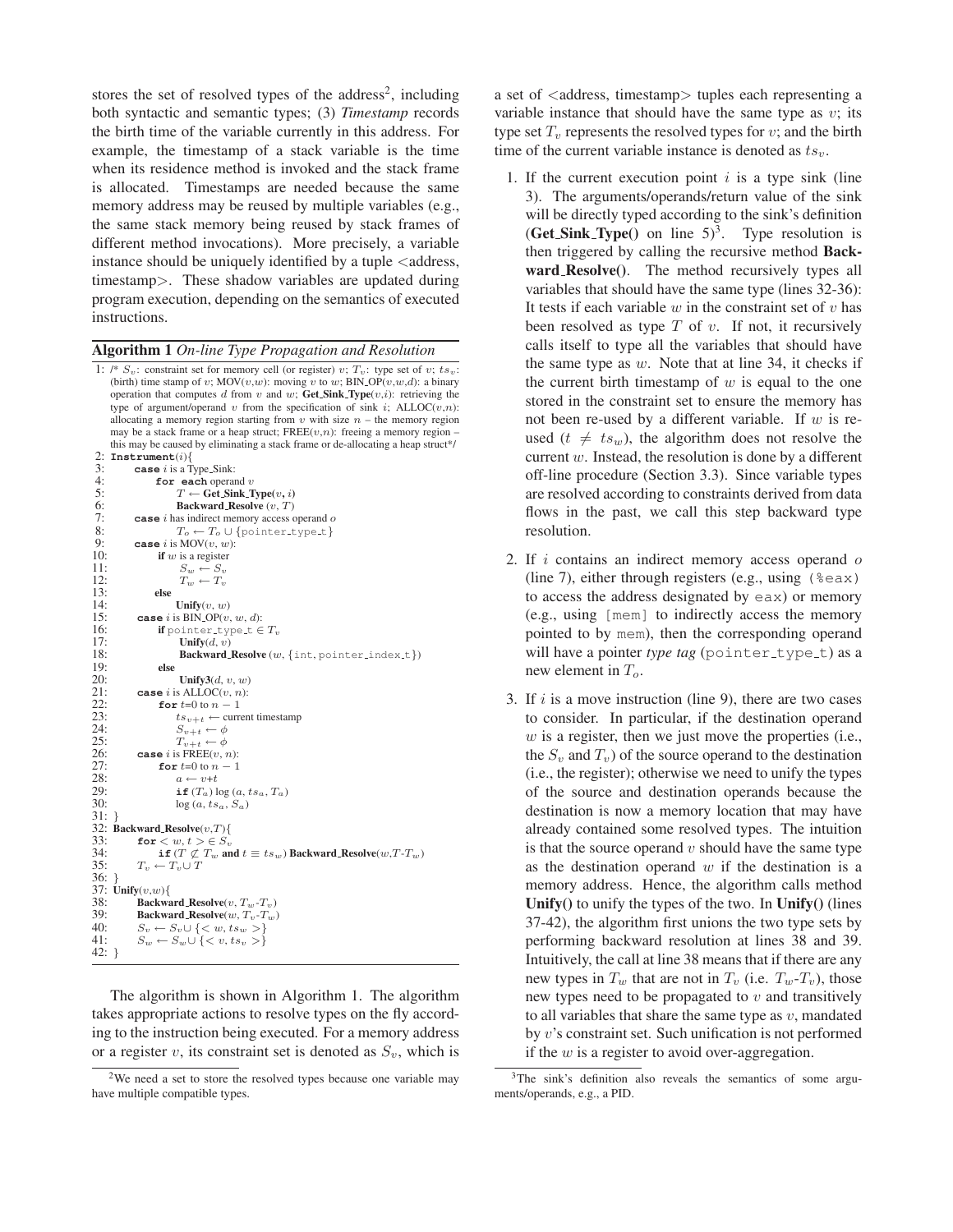- 4. If  $i$  is a binary operation, the algorithm first tests if an operand has been identified as a pointer. If so, it must be a pointer arithmetic operation, the destination must have the same type as the pointer operand and the other operand must be a pointer index – denoted by a semantic type pointer index t (line 18). The semantic type is useful in vulnerability fuzz to overflow buffers. If  $i$  is not related to pointers, the three operands shall have the same type. The method **Unify3()** unifies three variables. It is very similar to **Unify()** and hence not shown. Note that in cases where the binary operation implicitly casts the type of some operand (e.g., an addition of a float and an integer), the unification induces over-approximation (e.g., associating the float point type with the integer variable). In practice, we consider such cases reasonable and allow multiple types for one variable as long as they are compatible.
- 5. If i allocates a memory region (line  $21$ ) either a stack frame or a heap struct, the algorithm updates the birth time stamps of all the bytes in the region, and resets the memory constraint set  $(S_v)$  and type set  $(T_v)$  to empty. By doing so, we prevent the type information of the old variable instance from interfering with that of the new instance at the same address.
- 6. If  $i$  frees a memory region (line 26), the algorithm traverses each byte in the region and prints out the type information. In particular, if the type set is not empty, it is emitted. Otherwise, the constraint set is emitted. Later, the emitted constraints will be used in the offline procedure (Section 3.3) to resolve more variables.

**Example.** Table 1 presents an example of executing our algorithm. The first column shows the instruction trace with the numbers denoting timestamps. The other columns show the type sets and the constraint sets after each instruction execution for three sample variables, namely the global variable  $g1$  and two local variables  $l1$  and  $l2$ . For brevity, we abstract the calling sequence of strcpy to a strcpy instruction. After the execution enters method  $M$ at timestamp 10, the local variables are allocated and hence both  $l_1$  and  $l_2$  have the birth time of 10. The global variable  $q1$  has the birth time of 0. After the first mov instruction, the type sets of  $q1$  and  $l1$  are unified. Since neither was typed, the unified type set remains empty. Moreover, l1, together with its birth time 10, is added to the constraint set of  $q1$ and vice versa, denoting they should have the same type. Similar actions are taken after the second mov instruction. Here, the constraint set of  $l1$  has both  $q1$  and  $l2$ . The strcpy invocation is a type sink and  $q_1$  must be of type  $char\star$ , the algorithm performs the backward resolution by calling **Backward Resolve()**. In particular, the variable in  $S_{g1}$ , i.e. 11, is typed to char\*. Note that the timestamp

10 matches  $ts_{11}$ , indicating the same variable is still alive. Transitively, the variables in  $S_{l1}$ , i.e. g1 and l2, are resolved to the same type. Note that if the backward resolution was not conducted, we would not be able to resolve the type of  $l2$  because when the move from  $l1$  to  $l2$  (timestamp 12) occurred, l1 was not typed and hence l2 was not typed.

#### **3.3 Off-line Type Resolution**

Most variables accessed during the binary's execution can be resolved by our online algorithm. However, there are still some cases in which, when a memory variable gets freed (and its information gets emitted to the log file), its type is still unresolved. We realize that there may be enough information from later phases of the execution to resolve those variables. We propose an off-line procedure to be performed *after* the program execution terminates. It is essentially an off-line version of the **Backward Resolve()** method in Algorithm 1. The difference is that it has to traverse the log file to perform the recursive resolution.

Consider the example in Table 2. It shares the same execution as the example in Table 1 before timestamp 13. At time instance 13, the execution returns from  $M$ , deallocating the local variables  $l1$  and  $l2$ . According to the online algorithm, their constraint sets are emitted to a log file since neither is typed at that point. Later at timestamp 99, another method  $N$  is called. Assume it reuses  $l1$  and l2, namely, N allocates its local variables at the locations of  $l1$  and  $l2$ . The birth time of  $l1$  and  $l2$  becomes 99. Their type sets and constraint sets are reset. When the sink is encountered at 100,  $l1$  and  $l2$  are not typed as their current birth timestamp is 99, not 10 as in  $S_{q1}$ , indicating they are re-used by other variables. Fortunately, the variable represented by  $\langle l_1, 10 \rangle$  can be found in the log and hence resolved. Transitively,  $\langle l2, 10 \rangle$  can be resolved as well.

#### **3.4 Typed Variable Abstraction**

Our algorithm is able to annotate memory locations with syntax and semantics. However, multiple variables may occupy the same memory location at different times and a static variable may have multiple instances at runtime<sup>4</sup>. Hence it is important to organize the inferred type information according to abstract, location-independent variables other than specific memory locations. In particular, primitive global variables are represented by their offsets to the base of the global sections (e.g., .data and .bss sections). Stack variables are abstracted by the offsets from their residence activation record, which is represented by the function name (as shown in Figure 1).

For heap variables, we use the execution context, i.e., the PC (instruction address) of the allocation point of a heap

<sup>4</sup>A local variable has the same life time of a method invocation and a method can be invoked multiple times, giving rise to multiple instances.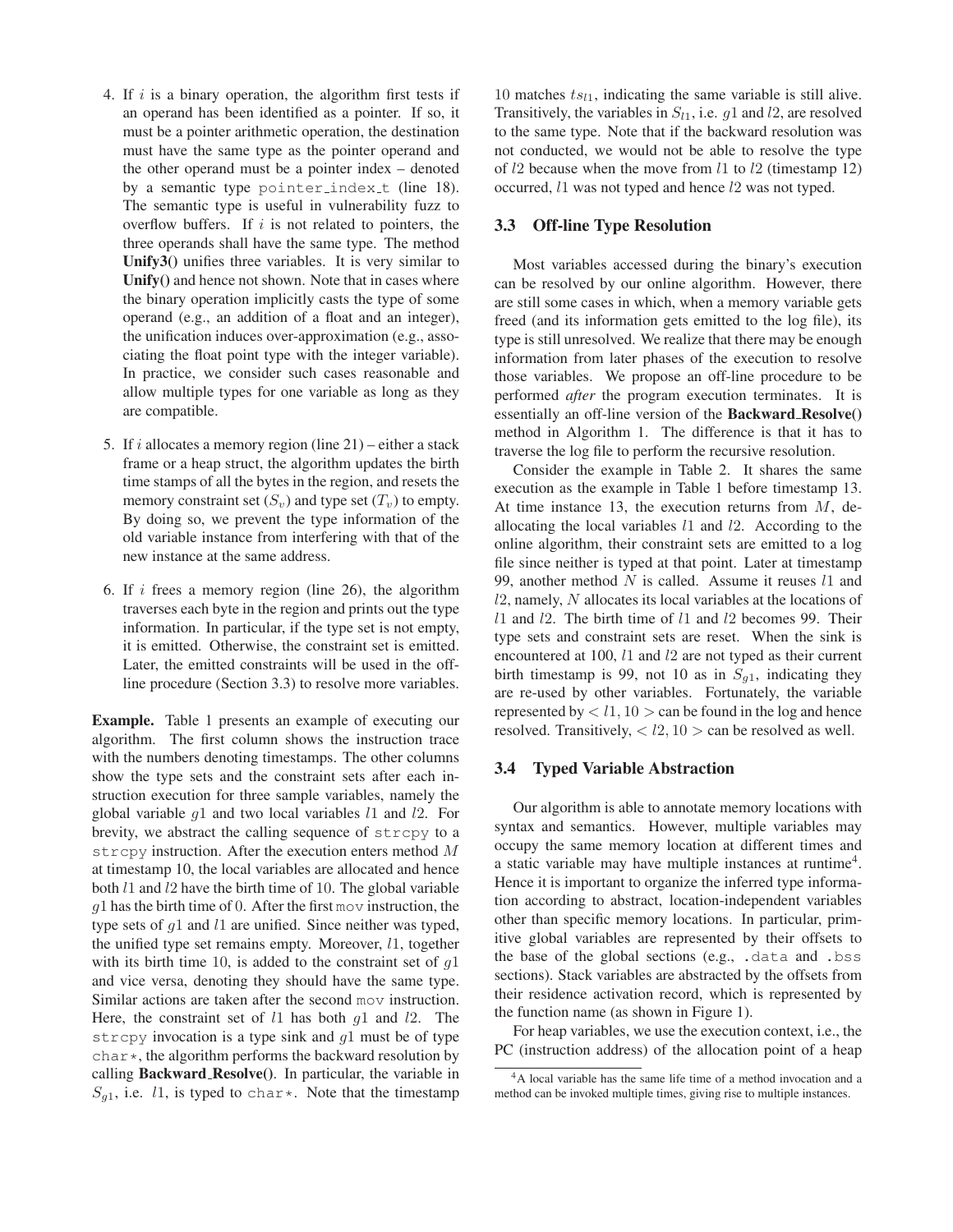| instruction         | $\sqrt{ }$<br>$-q_1$ | $\omega_{q}$ | $t s_{q1}$ | $+ l +$  |                                       | $ts_{l1}$ | $\tau$<br>$10^{\circ}$<br>$\iota$ | 21ס                    | $ts_{l2}$ |
|---------------------|----------------------|--------------|------------|----------|---------------------------------------|-----------|-----------------------------------|------------------------|-----------|
| 10. enter $M$       |                      |              |            |          |                                       | 10        |                                   |                        | 10        |
| 11. mov $g1, l1$    |                      | ΙU           |            |          | q1,0                                  | 10        |                                   |                        | 10        |
| 12. mov $l1, l2$    |                      | πU           |            |          | q1.0                                  | 10        |                                   | $\iota$ 1. $\iota$ 1.0 | 10        |
| $\cdots$            | $\cdots$             | $\cdots$     | $\cdots$   | $\cdots$ | $\cdots$                              | $\cdots$  | $\cdots$                          | $\cdots$               | $\cdots$  |
| 100. strcpy $(g1,)$ | char*                | !1.10        |            | char*    | 10<br>$\leq g1,0$<br>$\iota \Delta$ . | 10        | $char*$                           | l1.10                  | 10        |

**Table 1. Example of running the online algorithm. Variable** g1 **is a global,** l1 **and** l2 **are locals.**

| instruction         | 1a1      | $\omega_{q1}$ | $ts_{q1}$ | 1 <sub>l1</sub> | $\overline{\nu}_{l\perp}$ | $ts_{l1}$ | $\sqrt{ }$<br>$1_{12}$ | $\mathcal{D}12$     | $ts_{l2}$ |
|---------------------|----------|---------------|-----------|-----------------|---------------------------|-----------|------------------------|---------------------|-----------|
| $\cdots$            | $\cdots$ | $\cdots$      | $\cdots$  | $\cdots$        | $\cdots$                  | $\cdots$  | $\cdots$               | $\cdots$            | $\cdots$  |
| 12. mov $l1, l2$    |          | 10            |           | ന               | l2, 10<br>q1.0            | 10        | Φ                      | 10<br>⊊.            | 10        |
| 13. Exit M          |          | -10           |           | m               | l2.10<br>q1.0             | 10        | Φ                      | 10<br>$l_{\perp}$ . | 10        |
| $\cdots$            | $\cdots$ | $\cdots$      | $\cdots$  | $\cdots$        | $\cdots$                  | $\cdots$  | $\cdots$               | $\cdots$            | $\cdots$  |
| 99. Enter $N$       |          | l1.10         |           | Φ               | σ                         | 99        | Φ                      |                     | 99        |
| 100. strcpy $(g1,)$ | s char*' | 10            |           | Φ               | αı                        | 99        | Φ                      |                     | 99        |

**Table 2. Example of running the off-line type resolution procedure. The execution before timestamp 12 is the same as Table 1. Method** N reuses  $11$  and  $12$ 

structure plus the call stack at that point, as the abstraction of the structure. The intuition is that the heap structure instances allocated from the same PC in the same call stack should have the same type. Fields of the structure are represented by the allocation site and field offsets. As an allocated heap region may be an array of a data structure, we use the recursion detection heuristics in [9] to detect the array size. Specifically, the array size is approximated by the maximum number of accesses *by the same PC* to unique memory locations in the allocated region. The intuition is that array elements are often accessed through a loop in the source code and the same instruction inside the loop body often accesses the same field across all array elements. Finally, if heap structures allocated from different sites have the same field types, we will heuristically cluster these heap structures into one abstraction.

## **3.5 Constructing Hierarchical View of In-Memory Data Structure Layout**

An important feature of REWARDS is to construct a hierarchical view of a memory snapshot, in which the primitive syntax of individual memory locations, as well as their semantics and the integrated hierarchical structure are visually represented. This is highly desirable in applications like memory forensics as interesting queries, e.g., "find all IP addresses", can be easily answered by traversing the view (examples in Section 5.1). So far, REWARDS is able to reverse engineer the syntax and semantics of data structures, represented by their abstractions. Next, we present how we leverage such information to construct a hierarchical view.

Our method works as follows. It first types the top level global variables. In particular, a root node is created to represent a global section. Individual global variables are represented as children of the root. Edges are annotated with offset, size, primitive type, and semantics of the

corresponding children. If a variable is a pointer, the algorithm further recursively constructs the sub-view of the data structure being pointed to, leveraging the derived type of the pointer. For instance, assume a global pointer  $p$  is of type  $T^*$ , our method creates a node representing the region pointed to by  $p$ . The region is typed based on the reverse engineered definition of T. The recursive process terminates when none of the fields of a data structure is a pointer. Stack is similarly handled: A root node is created to represent each activation record. Local variables of the record are denoted as children nodes. Recursive construction is performed until all memory locations through pointers are traversed. Note that all live heap structures can be reached (transitively) through a global pointer or a stack pointer. Hence, the above two steps essentially also construct the structural views of live heap data.

Our method can also type some of the unreachable memory regions, which represent "dead" data structures, e.g., activation records of previous method invocations whose space has been freed but not reused. Such dead data is as important as live data as they disclose what had happened in the past. In particular, our method scans the stack beyond the current activation record to identify any pointers to the code section, which often denote return addresses of method invocations. With a return address, the function invocation can be identified and we can follow the aforementioned steps to type the activation record.

## **4 Implementation and Evaluation**

We have implemented REWARDS on PIN-2.6 [27], with 12.1K lines (LOC) of C code and 1.2K LOC of Python code. In the following, we present several key implementation details. REWARDS is able to reveal variable semantics. In our implementation, variable semantics are represented as special *semantic tags* complementary to regular type tags such as int and char. Both semantic tags and regular tags are stored in the variable's type set. Tags are enumerated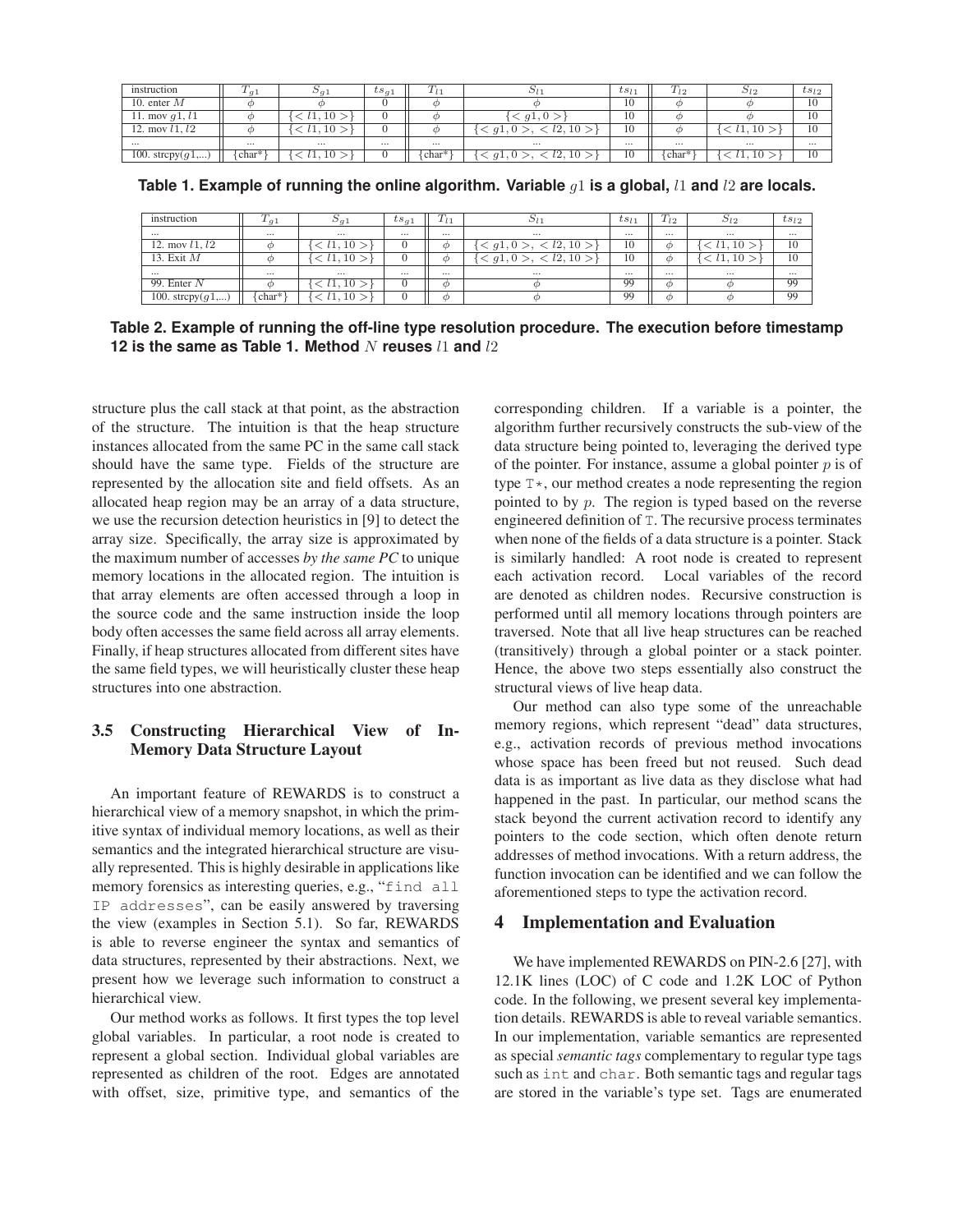to save space. The vast diversity of program semantics makes it infeasible to consider them all. Since we are mainly interested in forensics and security applications, we focus on the following semantic tags: (1) file system related (e.g., FILE pointer, file descriptor, file name, file status); (2) network communication related (e.g., socket descriptor, IP address, port, receiving and sending buffer, host info, msghdr); and (3) operating systems related (e.g., PID, TID, UID, system time, system name, and device info).

Meanwhile, we introduce some of our own semantic tags, such as  $ret\_addr\_t$  indicating that a memory location is holding a return address, stack\_frame\_t indicating that a memory location is holding a stack frame pointer, format\_string\_t indicating that a string is used in format string argument, and malloc\_arg\_t indicating an argument of malloc function (similarly, calloc\_arg\_t for calloc function, etc.). Note that these tags reflect the properties of variables at those specific locations and hence do not particitate in the type information propagation. They can bring important benefits to our targeted applications (Section 5).

REWARDS needs to know the program's address space mapping, which will be used to locate the addresses of global variables and detect pointer types. In particular, REWARDS checks the target address range when determining if a pointer is a function pointer or a data pointer. Thus, when a binary starts executing with REWARDS, we first extract the coarse-grained address mapping from the /proc/pid/maps file, which defines the ranges of code and data sections including those from libraries, and the ranges of stack and heap (at that time). Then for each detailed address mapping such as .data, .bss and .rodata for all loaded files (including libraries), we extract the mapping using the API provided by PIN when the corresponding image file is loaded.

We have performed two sets of experiments to evaluate REWARDS: one is to evaluate its correctness, and the other is to evaluate its time and space efficiency. All the experiments were conducted on a machine with two 2.13Ghz Pentium processors and 2GB RAM running Linux kernel 2.6.15.

We select 10 widely used utility programs from the following packages: procps-3.2.6 (with 19.1K LOC and containing command ps), iputils-20020927 (with 10.8K LOC and containing command  $\pi$ ing), net-tools-1.60 (with 16.8K LOC and containing netstat), and coreutils-5.93 (with 117.5K LOC and containing the remaining test commands such as ls, pwd, and date). The reason for selecting these programs is that they contain many data structures related to the operating system and network communications. We run these utilities without command line option except ping, which is run with a localhost and a packet count 4 option.

#### **4.1 Evaluation of Accuracy**

To evaluate the reverse engineering accuracy of RE-WARDS, we compare the derived data structure types with those declared in the program source code. To acquire the oracle information, we recompile the programs with debugging information, and then use libdwarf [1] to extract type information from the binaries. The libdwarf library is capable of presenting the stack and global variable mappings after compilation. For instance, global variables scattering in various places in the source code will be organized into a few data sections. The library allows us see the organization. In particular, libdwarf extracts stack variables by presenting the mapping from their offsets in the stack frame and the corresponding types. For global variables, the output by libdwarf is program virtual addresses and their types. Such information allows us to conduct direct and automated comparison. Note that we only verify the types in .data, .bss, and .rodata sections, other global data in sections such as .got, .ctors are not verified. For heap variables, since we use the execution context at allocation sites as the abstract representation, given an allocation context, we can locate it in the disassembled binary, and then correlate it with program source code to identify the heap data structure definition, and finally compare it with REWARDS's output. Although REWARDS extracts variable types for the entire program address space (including libraries), we only compare the results for user-level code.

The result for stack variables is presented in Figure  $2(a)$ . The figure presents the percentage of  $(1)$  functions that are actually executed, (2) data structures that are used in the executed functions (over all structures declared in those functions), and (3) data structures whose types are accurately recovered by REWARDS (over those in (2)). At runtime, it is often the case that even though a buffer is defined in the source code with size  $n$ , only part of the  $n$  bytes are used. Consequently, only those used ones are typed (the others are considered unused). We consider the buffer is correctly typed if its bytes are either correctly typed or unused. From the figure, we can observe that, due to the nature of dynamic analysis, not all functions or data structures in a function are exercised and hence amenable to REWARDS. More importantly, REWARDS achieves an average of 97% accuracy (among these benchmarks) for the data structures that get exercised. For heap variables, the result is presented in Figure 2(b), the bars are similarly defined. REWARDS's output perfectly matches the types in the original definitions when they are exercised. Note some of the benchmarks are missing in Figure 2(b) (e.g., date) because their executions do not allocate any user-level heap structures. The result for global variables is presented in Figure 2(c), and REWARDS achieves over 85% accuracy.

To explain why REWARDS cannot achieve 100% accu-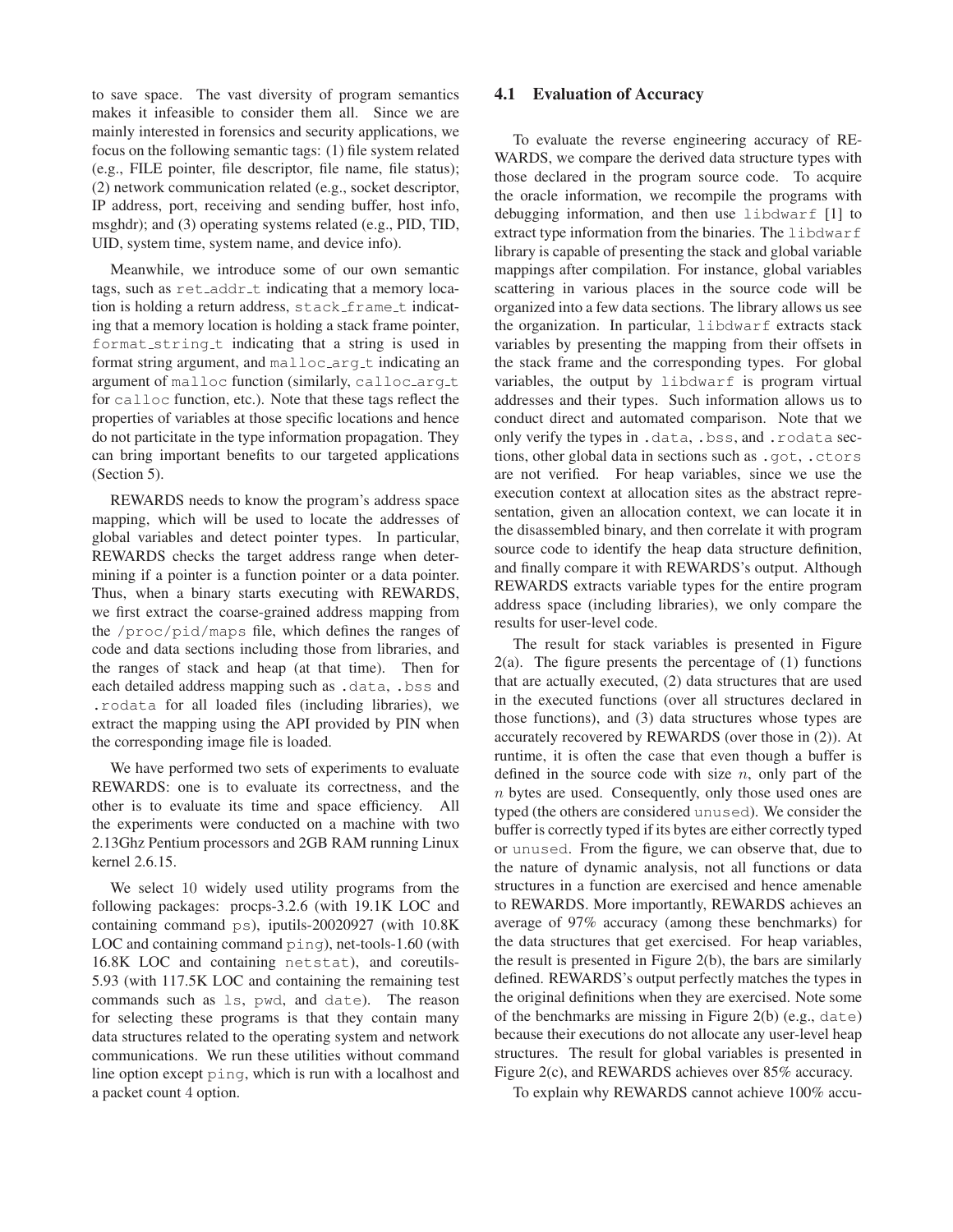

**Figure 2. Evaluation results for REWARDS accuracy and efficiency**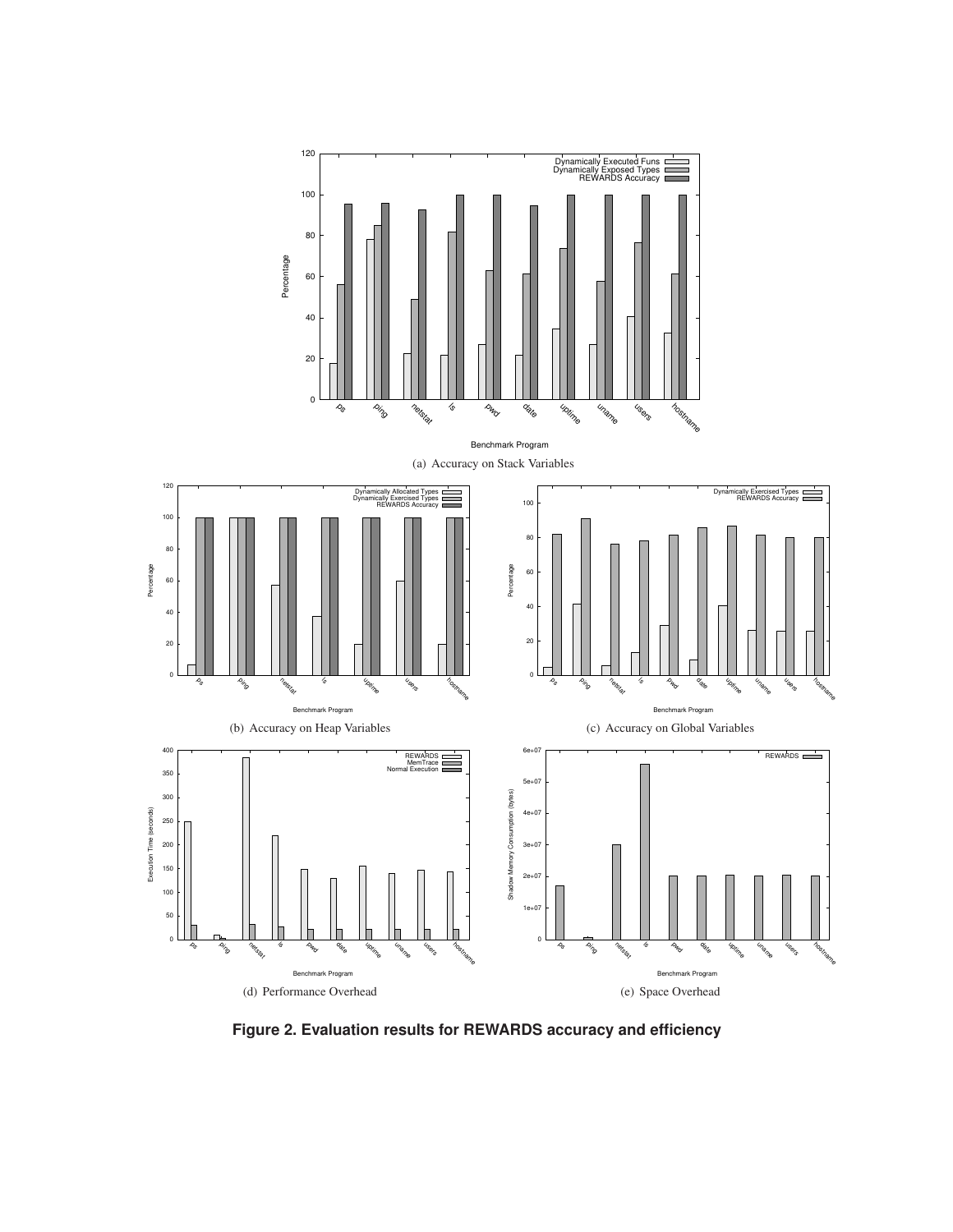racy, we carefully examined the benchmarks and identified the following two reasons:

- **Hierarchy loss**. If a hierarchical structure becomes flat after compilation, we are not able to identify its hierarchy. This happens to structures declared as global variables or stack variables. And the binary never accesses such a variable using the base address plus a local offset. Instead, it directly uses a global offset (starting from the base address of the global data section or a stack frame). In other words, multiple composite structures are flattened into one large structure. In contrast, such flattening does not happen to heap structures.
- **Path-sensitive memory reuse**. This often happens to stack variables. In particular, the compiler might assign different local variables declared in different program paths to the same memory address. As a result, the types of these variables are undesirably unified in our current design. A more thorough design would use a *path-sensitive* local offset to denote a stack variable.

Despite the imperfect accuracy, REWARDS still suits our targeted application scenarios, i.e., memory forensics and vulnerability fuzzing. For example, although RE-WARDS outputs a flat layout for all global and stack variables, we can still conduct vulnerability fuzzing because the absolute offsets of these variables are sufficient; and we can still construct hierarchical views of memory images as pointer types can be obtained.

## **4.2 Evaluation of Efficiency**

We also measured the time and space overhead of REWARDS. We compared it with (1) a standard memory trace tool, MemTrace (shipped along with PIN-2.6) and (2) the normal execution of the program, to evaluate the performance overhead. The result is shown in Figure 2(d). Note the normal execution data is nearly not visible in this figure because they are very small (roughly at the 0.01 second level). We can observe that REWARDS causes slowdown in the order of ten times compared with MemTrace, and in the order of thousands (or tens of thousands) times compared with the normal execution.

For space overhead, we are interested in the space consumption by shadow type sets and constraint sets. Hence, we track the peak value of the shadow memory consumption. The result is shown in Figure 2(e). We can observe that the shadow memory consumption is around 10 Mbytes for these benchmarks. A special case is ping, which uses much less memory. The reason is that it has fewer function calls and memory allocations, which is also why it runs much faster than the other programs shown in Figure 2(d).

### **5 Applications of REWARDS**

REWARDS can be applied to a number of applications. In this section, we demonstrate how REWARDS provides unique benefits to (1) memory image forensics and (2) binary vulnerability fuzz.

#### **5.1 Memory Image Forensics**

Memory image forensics is a process to extract meaningful information from a memory dump. Examples of such information are IP addresses that the application under investigation is talking to and files being accessed. Data structure definitions play a critical role in the extraction process. For instance, without data structure information, it is hard to decide if four consecutive bytes represent an IP address or just a regular value. REWARDS enables analyzing memory dumps for a binary without symbolic information. In this subsection, we demonstrate how RE-WARDS can be used to type reachable memory as well as some of the unreachable (i.e., dead) memory.

#### **5.1.1 Typing Reachable Memory**

In this case study, we demonstrate how we use REWARDS to discover IP addresses from a memory dump using the hierarchical view (Section 3.5). We run a web server nullhttpd-0.5.1. A client communicates with this server through wget  $(wqet-1.10.2)$ . The client has IP 10.0.0.11 and the server has IP 10.0.0.4. The memory dump is obtained from the server at the moment when a system call is invoked to close the client connection. Part of the memory dump is shown in Figure 3. The IPs are underlined in the figure. From the memory dump, it is very hard for human inspectors to identify those IPs without a meaningful view of the memory. We use REWARDS to derive the data structure definitions for nullhttpd and then construct a hierarchical view of the memory dump following the method described in Section 3.5.

The relevant part of the reconstructed view is presented in Figure 4(a). The root represents a pointer variable in the global section. The outgoing edge of the root leads to the data structure being pointed to. The edge label "struct\_0x0804dd4f  $\star$ " denotes that this is a heap data structure whose allocation PC (also its abstraction) is 0x0804dd4f. According to the view construction method, the memory region being pointed to is typed according to the derived definition of the data structure denoted by 0x0804dd4f, resulting in the second layer in Figure 4(a). The memory region starts at  $0 \times 08052170$  is denoted by the node with the address label. The individual child nodes represent the different fields of the structure, e.g. the first field is a thread id according to the semantic tag pthread  $t$ , the fourth field (with offset  $+12$ ) denotes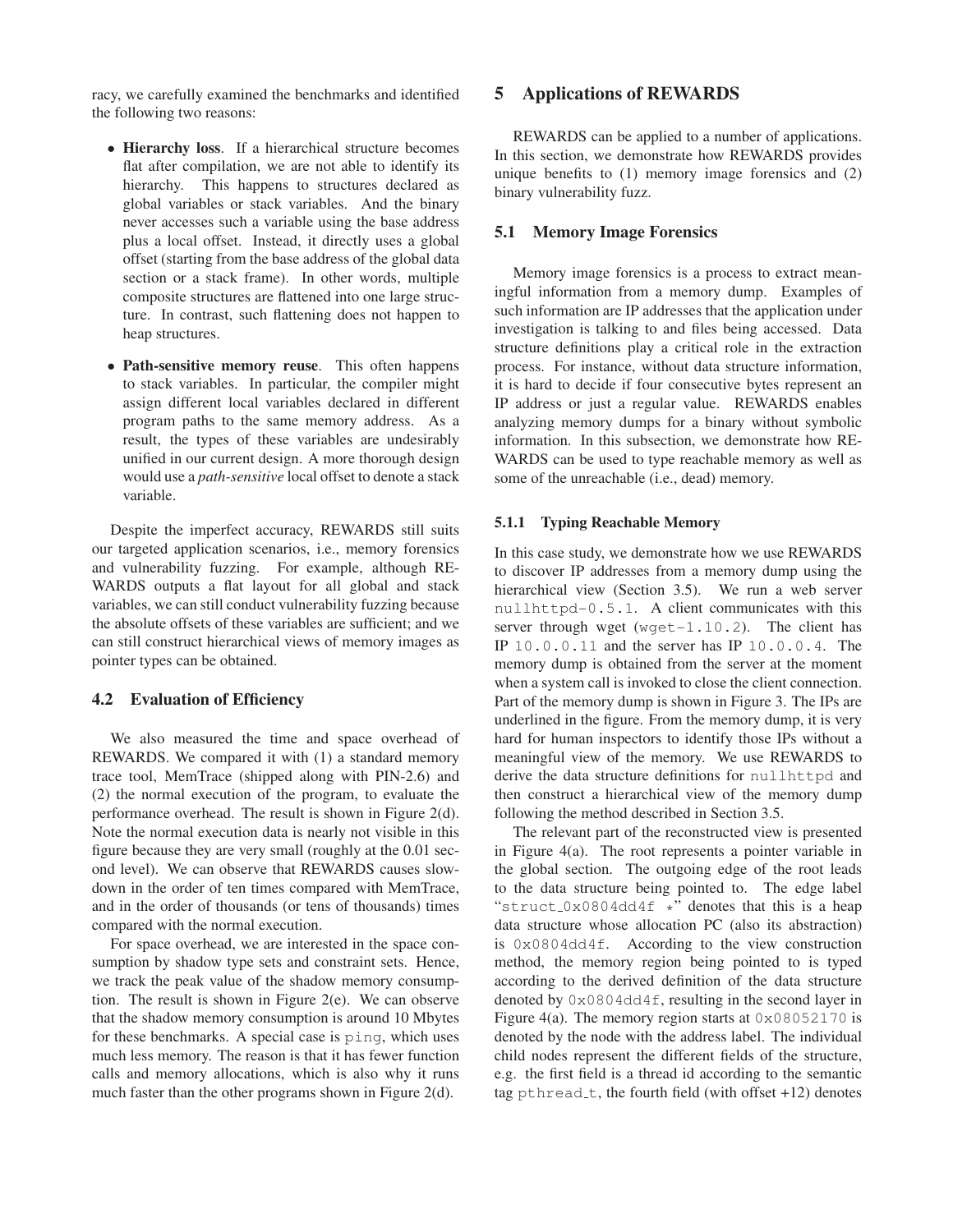**... 08052170 b0 5b fe b7 b0 5b fe b7 05 00 00 00 02 00 92 7e 08052180 0a 00 00 0b 00 00 00 00 00 00 00 00 c7 b0 af 4a**  $\overline{c7}$  b0 af 4a 00 00 00 00 **080521a0 00 00 00 00 00 00 00 00 00 00 00 00 00 00 00 00 ... 08052a50 00 00 00 00 59 31 01 00 4b 65 65 70 2d 41 6c 69 08052a60 76 65 00 00 00 00 00 00 00 00 00 00 00 00 00 00 08052a70 00 00 00 00 00 00 00 00 00 00 00 00 00 00 00 00 \* 08052ee0 00 00 00 00 00 00 00 00 00 00 00 00 31 30 2e 30 08052ef0 2e 30 2e 34 00 00 00 00 00 00 00 00 00 00 00 00 08052f00 00 00 00 00 00 00 00 00 00 00 00 00 00 00 00 00** 08052fe0 **08052fe0 00 00 00 00 00 00 00 00 00 00 00 00 48 54 54 50 08052ff0 2f 31 2e 30 00 00 00 00 00 00 00 00 00 00 00 00 08053000 00 00 00 00 00 00 00 00 00 00 00 00 00 00 00 00 \* 08053470 00 00 00 00 00 00 00 00 00 00 00 00 31 30 2e 30 08053480 2e 30 2e 31 31 00 00 00 00 00 00 00 00 00 00 00 08053490 47 45 54 00 00 00 00 00 2f 00 00 00 00 00 00 00 080534a0 00 00 00 00 00 00 00 00 00 00 00 00 00 00 00 00**  08053910 **08053910 00 00 00 00 00 00 00 00 57 67 65 74 2f 31 2e 31 08053920 30 2e 32 00 00 00 00 00 00 00 00 00 00 00 00 00 08053930 00 00 00 00 00 00 00 00 00 00 00 00 00 00 00 00**  08053990 **08053990 00 00 00 00 00 00 00 00 c8 00 00 00 00 00 00 00 080539a0 00 00 00 00 00 00 00 00 00 00 43 6c 6f 73 65 00 080539b0 00 00 00 00 00 00 00 00 00 00 00 00 52 00 00 00 080539c0 00 00 00 00 00 00 00 00 00 00 00 00 00 00 00 00 \* 08053a90 48 54 54 50 2f 31 2e 30 00 00 00 00 00 00 00 00 08053aa0 00 00 00 00 00 00 00 00 00 00 00 00 00 00 00 00 \* 08053b20 74 65 78 74 2f 68 74 6d 6c 00 00 00 00 00 00 00 08053b30 00 00 00 00 00 00 00 00 00 00 00 00 00 00 00 00 \* 08063ba0 01 00 01 00 01 00 00 00 00 00 00 00 00 00 00 00 08063bb0 00 00 00 00 00 00 00 00 00 00 00 00 00 00 00 00 \* ...**

**Figure 3. Part of a memory dump from null-httpd**

a sockaddr structure. The last field (with offset +40) denotes another heap structure whose allocation site is 0x0804ddfb. Transitively, our method reconstructs the entire hierarchy.

The extraction of IP addresses is translated into a traversal over the view to identify those with the IP address semantic tags. Along the path  $|08050260|$  $|08052170| \rightarrow |7e9200...0| \rightarrow |0x0b0000a|$ a variable with the sin addr type can be identified, which stores the client IP. The same IP can also be identified along the path  $\vert 08050260 \vert \rightarrow \vert 08052170 \vert \rightarrow$  $|08052a58| \rightarrow |10.0.0.11|$ , with the field offset  $+2596$ . The field has the ip\_addr\_str\_t tag, which is resolved at the return of a call to inet\_ntoa(). RE-WARDS is able to isolate the server IP 10.0.0.4 as a string along the path  $|08050260| \rightarrow |08051170| \rightarrow$  $\vert 10.0.0.4 \vert$  with the field offset +1172. Interestingly, this field does not have a semantic tag related to an IP address. The reason is that the field is simply a part of the request string (the host field in HTTP Request Message), but it is not used in any type sinks that can resolve it as an IP. However, isolating the string also allows a human inspector to extract it as an IP.

To validate our result, we present in Figure 4(b) the corresponding symbolic definitions extracted from the source for comparison. Fields that are underlined are used during execution. In particular, struct CONNECTION corresponds to the abstraction struct\_0x0804dd4f  $(node | 08052170 |)$  and struct CONNDATA corresponds to struct  $0x0804$ ddfb $(node | 08052a58)$ . Observe that all fields of CONNECTION are precisely derived, except the pointer PostData, which is represented as an unused array in the inferred definition because the field is not used during execution. For the CONNDATA structure, all the exercised fields are extracted and correctly typed. Recall that we consider a field is correctly typed if its offset is correctly identified and its composition bytes are either correctly typed or unused.

### **5.1.2 Typing Dead Memory**

In this case, we demonstrate how to type dead memory, i.e., memory regions containing dead variables, using the slapper worm bot-master program. Slapper worm relies on P2P communications. The bot-master uses a program called pudclient to control the P2P botnet, such as launching TCP-flood, UDP-flood, and DNS-flood attacks. Our goal is to extract evidence from a memory dump of pudclient from the attacker's machine.

Our experiment has two scenes: the investigator's scene and the attacker's scene. More specifically,

- Scene I: In the lab, the investigator runs the bot-master program pudclient to communicate with slapper bots to derive the data structures of pudclient.
- Scene II: In the wild, the attacker runs pudclient to control real slapper bots.

In Scene I, we run a number of slapper worm instances in a contained environment (at IP addresses ranging from 10.0.0.1 - 10.0.1.255). Then we launch pudclient with REWARDS and issue a series of commands such as listing the compromised hosts, and launching the UDPFlood, TCPFlood, and DNSFlood attacks. REWARDS extracts the data structure definitions for pudclient. Then in Scene II, we run pudclient again without REWARDS. Indeed, the attacker's machine does not have any forensics tool running. Emulating the attacker, we issue some commands and then hibernate the machine. We then get the memory image of pudclient and use the data structure information derived in Scene I to investigate the image.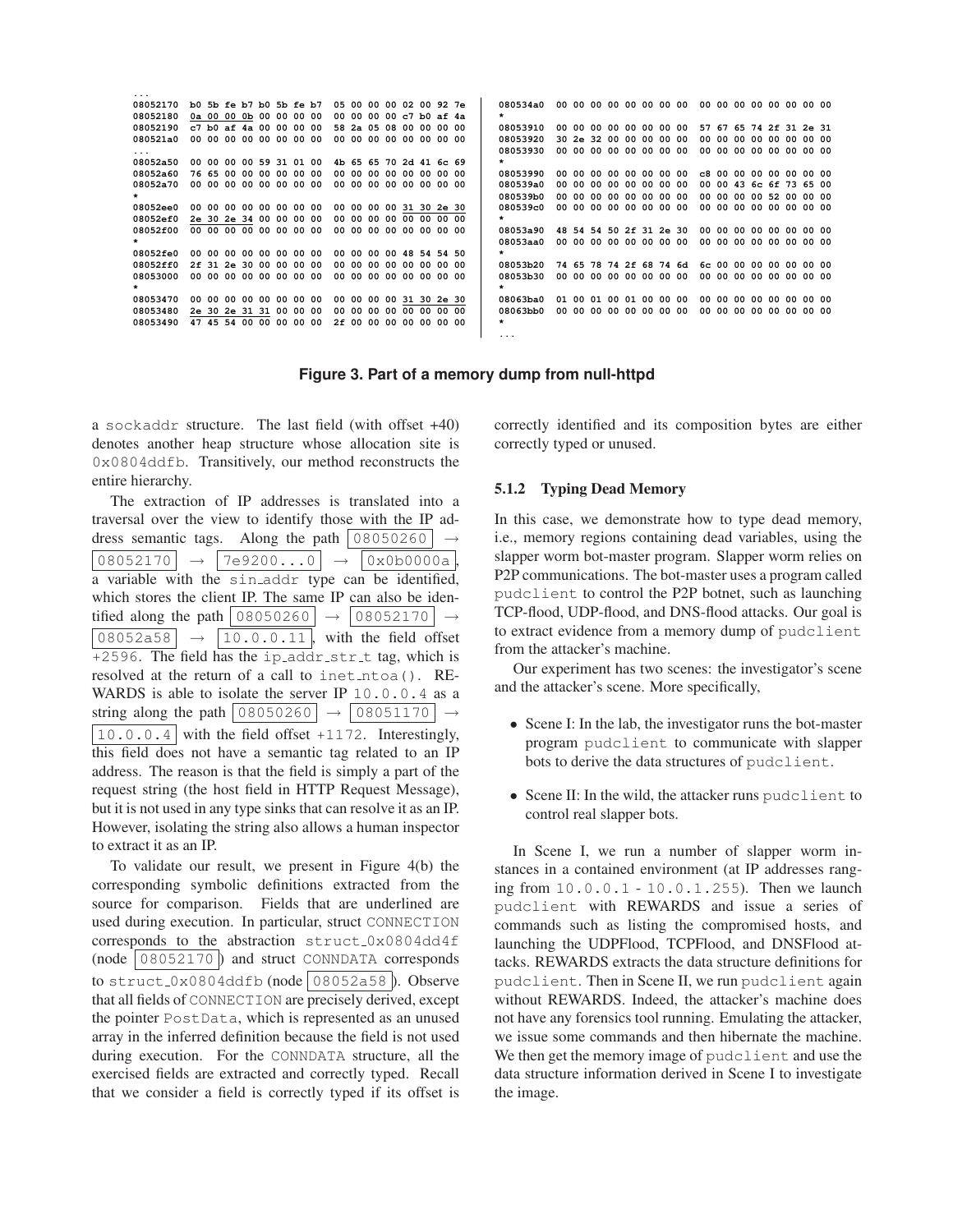





**<sup>172</sup> char out\_ContentType[128]; 173 char out\_ReplyData[MAX\_REPLYSIZE];**



short int out\_flushed;



(b) Data structure definition

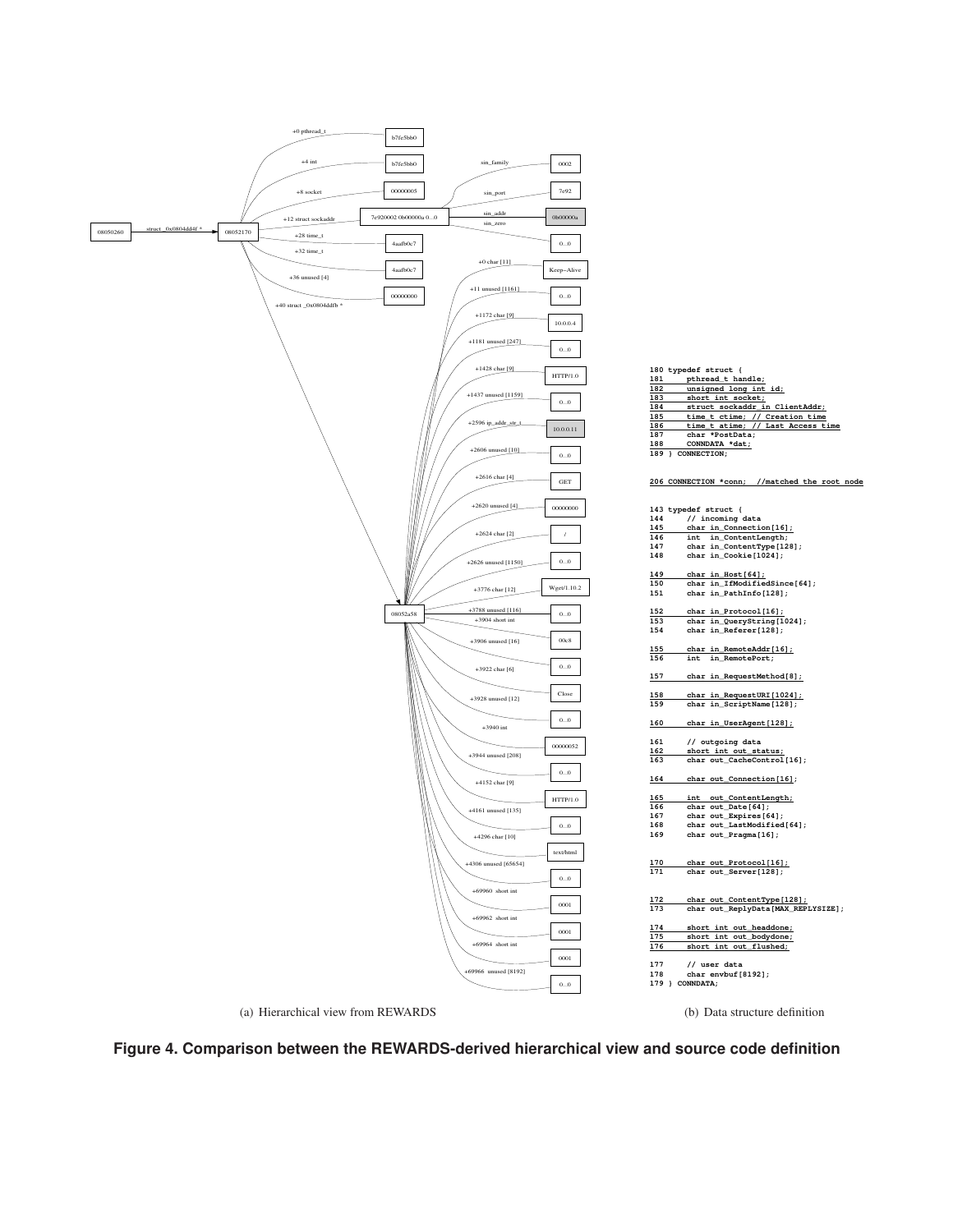|  |                |                                        |  |       |                                                                                                                                                                                                                                                                                                                                                                                                                                                    |       |     |                                    |                                                                                                                                        |  | bfffe5d0                                                                                                                                                                                                                                                                                                                                                |  |                                                                      |       |    |  |                                                                                                                                                                                                                                                                                                                                                                               |                         |  |                                           |                                   |    |                                                                                                                                                                                                                                                                                                                                                                                                          |
|--|----------------|----------------------------------------|--|-------|----------------------------------------------------------------------------------------------------------------------------------------------------------------------------------------------------------------------------------------------------------------------------------------------------------------------------------------------------------------------------------------------------------------------------------------------------|-------|-----|------------------------------------|----------------------------------------------------------------------------------------------------------------------------------------|--|---------------------------------------------------------------------------------------------------------------------------------------------------------------------------------------------------------------------------------------------------------------------------------------------------------------------------------------------------------|--|----------------------------------------------------------------------|-------|----|--|-------------------------------------------------------------------------------------------------------------------------------------------------------------------------------------------------------------------------------------------------------------------------------------------------------------------------------------------------------------------------------|-------------------------|--|-------------------------------------------|-----------------------------------|----|----------------------------------------------------------------------------------------------------------------------------------------------------------------------------------------------------------------------------------------------------------------------------------------------------------------------------------------------------------------------------------------------------------|
|  |                |                                        |  |       |                                                                                                                                                                                                                                                                                                                                                                                                                                                    |       |     |                                    |                                                                                                                                        |  | bfffe5e0                                                                                                                                                                                                                                                                                                                                                |  |                                                                      |       |    |  |                                                                                                                                                                                                                                                                                                                                                                               |                         |  |                                           |                                   |    |                                                                                                                                                                                                                                                                                                                                                                                                          |
|  |                |                                        |  |       |                                                                                                                                                                                                                                                                                                                                                                                                                                                    |       |     |                                    |                                                                                                                                        |  | bfffe5f0                                                                                                                                                                                                                                                                                                                                                |  |                                                                      |       |    |  |                                                                                                                                                                                                                                                                                                                                                                               |                         |  |                                           |                                   |    |                                                                                                                                                                                                                                                                                                                                                                                                          |
|  |                |                                        |  |       |                                                                                                                                                                                                                                                                                                                                                                                                                                                    |       |     |                                    |                                                                                                                                        |  | bfffe600                                                                                                                                                                                                                                                                                                                                                |  |                                                                      |       |    |  |                                                                                                                                                                                                                                                                                                                                                                               |                         |  |                                           |                                   |    |                                                                                                                                                                                                                                                                                                                                                                                                          |
|  |                |                                        |  |       |                                                                                                                                                                                                                                                                                                                                                                                                                                                    |       |     |                                    |                                                                                                                                        |  | $\star$                                                                                                                                                                                                                                                                                                                                                 |  |                                                                      |       |    |  |                                                                                                                                                                                                                                                                                                                                                                               |                         |  |                                           |                                   |    |                                                                                                                                                                                                                                                                                                                                                                                                          |
|  |                |                                        |  |       |                                                                                                                                                                                                                                                                                                                                                                                                                                                    |       |     |                                    |                                                                                                                                        |  | bfffea00                                                                                                                                                                                                                                                                                                                                                |  |                                                                      |       |    |  |                                                                                                                                                                                                                                                                                                                                                                               |                         |  |                                           |                                   |    |                                                                                                                                                                                                                                                                                                                                                                                                          |
|  |                |                                        |  |       |                                                                                                                                                                                                                                                                                                                                                                                                                                                    |       |     |                                    |                                                                                                                                        |  | bfffea10                                                                                                                                                                                                                                                                                                                                                |  |                                                                      |       |    |  |                                                                                                                                                                                                                                                                                                                                                                               |                         |  |                                           |                                   |    |                                                                                                                                                                                                                                                                                                                                                                                                          |
|  |                |                                        |  |       |                                                                                                                                                                                                                                                                                                                                                                                                                                                    |       |     |                                    |                                                                                                                                        |  | bfffea20                                                                                                                                                                                                                                                                                                                                                |  |                                                                      |       |    |  |                                                                                                                                                                                                                                                                                                                                                                               |                         |  |                                           |                                   |    |                                                                                                                                                                                                                                                                                                                                                                                                          |
|  |                |                                        |  |       |                                                                                                                                                                                                                                                                                                                                                                                                                                                    |       |     |                                    |                                                                                                                                        |  | bfffea30                                                                                                                                                                                                                                                                                                                                                |  |                                                                      |       |    |  |                                                                                                                                                                                                                                                                                                                                                                               |                         |  |                                           |                                   |    |                                                                                                                                                                                                                                                                                                                                                                                                          |
|  |                |                                        |  |       |                                                                                                                                                                                                                                                                                                                                                                                                                                                    |       |     |                                    |                                                                                                                                        |  | bfffea40                                                                                                                                                                                                                                                                                                                                                |  |                                                                      |       |    |  |                                                                                                                                                                                                                                                                                                                                                                               |                         |  |                                           |                                   |    |                                                                                                                                                                                                                                                                                                                                                                                                          |
|  |                |                                        |  |       |                                                                                                                                                                                                                                                                                                                                                                                                                                                    |       |     |                                    |                                                                                                                                        |  | $\star$                                                                                                                                                                                                                                                                                                                                                 |  |                                                                      |       |    |  |                                                                                                                                                                                                                                                                                                                                                                               |                         |  |                                           |                                   |    |                                                                                                                                                                                                                                                                                                                                                                                                          |
|  |                |                                        |  |       |                                                                                                                                                                                                                                                                                                                                                                                                                                                    |       |     |                                    |                                                                                                                                        |  | .                                                                                                                                                                                                                                                                                                                                                       |  |                                                                      |       |    |  |                                                                                                                                                                                                                                                                                                                                                                               |                         |  |                                           |                                   |    |                                                                                                                                                                                                                                                                                                                                                                                                          |
|  |                |                                        |  |       |                                                                                                                                                                                                                                                                                                                                                                                                                                                    |       |     |                                    |                                                                                                                                        |  | bffff5c0                                                                                                                                                                                                                                                                                                                                                |  |                                                                      |       |    |  |                                                                                                                                                                                                                                                                                                                                                                               |                         |  |                                           |                                   |    |                                                                                                                                                                                                                                                                                                                                                                                                          |
|  |                |                                        |  |       |                                                                                                                                                                                                                                                                                                                                                                                                                                                    |       |     |                                    |                                                                                                                                        |  | bffff5d0                                                                                                                                                                                                                                                                                                                                                |  |                                                                      |       |    |  |                                                                                                                                                                                                                                                                                                                                                                               |                         |  |                                           |                                   |    |                                                                                                                                                                                                                                                                                                                                                                                                          |
|  |                |                                        |  |       |                                                                                                                                                                                                                                                                                                                                                                                                                                                    |       |     |                                    |                                                                                                                                        |  | bffff5e0                                                                                                                                                                                                                                                                                                                                                |  |                                                                      |       |    |  |                                                                                                                                                                                                                                                                                                                                                                               |                         |  |                                           |                                   |    |                                                                                                                                                                                                                                                                                                                                                                                                          |
|  |                |                                        |  |       |                                                                                                                                                                                                                                                                                                                                                                                                                                                    |       |     |                                    |                                                                                                                                        |  | bffff5f0                                                                                                                                                                                                                                                                                                                                                |  |                                                                      |       |    |  |                                                                                                                                                                                                                                                                                                                                                                               |                         |  |                                           |                                   |    |                                                                                                                                                                                                                                                                                                                                                                                                          |
|  |                |                                        |  |       |                                                                                                                                                                                                                                                                                                                                                                                                                                                    |       |     |                                    |                                                                                                                                        |  | bffff600                                                                                                                                                                                                                                                                                                                                                |  |                                                                      |       |    |  |                                                                                                                                                                                                                                                                                                                                                                               |                         |  |                                           |                                   |    |                                                                                                                                                                                                                                                                                                                                                                                                          |
|  |                |                                        |  |       |                                                                                                                                                                                                                                                                                                                                                                                                                                                    |       |     |                                    |                                                                                                                                        |  | bffff610                                                                                                                                                                                                                                                                                                                                                |  |                                                                      |       |    |  |                                                                                                                                                                                                                                                                                                                                                                               |                         |  |                                           |                                   |    |                                                                                                                                                                                                                                                                                                                                                                                                          |
|  |                |                                        |  |       |                                                                                                                                                                                                                                                                                                                                                                                                                                                    |       |     |                                    |                                                                                                                                        |  | bffff620                                                                                                                                                                                                                                                                                                                                                |  |                                                                      |       |    |  |                                                                                                                                                                                                                                                                                                                                                                               |                         |  |                                           |                                   |    |                                                                                                                                                                                                                                                                                                                                                                                                          |
|  |                |                                        |  |       |                                                                                                                                                                                                                                                                                                                                                                                                                                                    |       |     |                                    |                                                                                                                                        |  | bffff630                                                                                                                                                                                                                                                                                                                                                |  |                                                                      |       |    |  |                                                                                                                                                                                                                                                                                                                                                                               |                         |  |                                           |                                   |    |                                                                                                                                                                                                                                                                                                                                                                                                          |
|  | 64 6e<br>64 6e | 73<br>00 00 00 00<br>73<br>00 00 00 00 |  | 00 00 | 05 00 00 00 6b 00 00 00<br>00 00 00 00 38 ea ff bf<br>2c 00 00 00 67 45 8b 6b<br>0a 00 00 63 0f 27 00 00<br>1c ea ff bf 10 ea ff bf<br>22 00 00 00 00 00 00 00<br>6a f2 b2 4a 7a 4a 0e 00<br>00 00 00 00 00 00 00 00<br>66 6c 6f 6f 64<br>00 00 00 00 00 00 00 00<br>c0 d1 ff bf 00 00 00 00<br>00 00 00 00 00 00 00 00<br>00 00 00 00 00 00 00 00<br>00 OO<br>66 6c 6f 6f 64<br>00 00 00 00 00 00 00 00<br>00 00 00 00 00 00 00 00<br>02 00 4e 34 | 00 00 | -00 | - 00<br>00 00 00 00<br>0a 00 00 0b | 69 00 00 00<br>00 00 00 00<br>00<br>0e 00 00 00<br>01 00 00 00<br>00 00 00 00<br>00 00 00 00<br>00<br>00 00 00 00<br>0e 00 00 00<br>00 |  | .00 00 00 00<br>00 00 01<br>00 00 00 00<br>9f 86 01 00 9f 86 01 00<br>6a f2 b2 4a 7a 4a 0e 00<br>00 00 00 00 00 00 00 00<br>f2 f3 8d 8c 00 00 00 00<br>02 00 00 00<br>00 00 00 00<br>no no no no<br>02 ca 04 08 00 00 00 00<br>02 ca 04 08 02 ca 04 08<br>00 00 00 00 00 00 00 00<br>04 d6 ff bf<br>.00 00 00<br>no no no no<br>00 00 00 00<br>00 00 00 |  | 00 00<br>6745<br>01 00<br>nn nn<br>01 00<br>01 00<br>02. OO<br>00 00 | 01 00 | 8b |  | 00 00 00 00 00 00 00 00<br>00 00 00 00 00 00<br>a0 2d 05 08 e0 f5 ff bf<br>00 00 00 00 00 00 00 00<br>00 00 00 00 00 00 00 00<br>00 00 00 00 00 00<br>61 10 00 00 00<br>0a 00 01 33 0a 00 00 0b<br>00 00 00 00 00 00 00 00<br>00 00 00 00 00 00 00 00<br>00 00 80 00 00 00<br>.00 00 00 00 00 00<br>00 00 00 00 00 00<br>0000c0f6ff<br>00 00 dc 3a 1f b6<br>00 00 dc 3a 1f b6 | 02 00 00 00 b4 f6 ff bf |  | 00 00 00 00<br>0a 00 00 04<br>00 00 00 00 | e0.<br>a0 13 05 08 00<br>00<br>00 | £5 | 00 00 00 00 00 00 00 00<br>ff hf<br>00 00 00<br>00 00 00 00 00 00 00 00<br>00 00 00 00 10 ea ff bf<br>e5 de f2 49 46 00 00 00<br>e8 be e6 71 0a 00 00 34<br>00 00 00<br>00 00 00<br>00 00 00 00 00 00 00 00<br>80 00 00 00 ff f7 ff bf<br>f3 f7 ff bf 67 45 8b 6b<br>00 00 00 00 00 00 00 00<br>28 f6 ff bf fb c7 04 08<br>d4 df 04 08 dc 3a 1f b6<br>88 f6 ff bf a2 de 0d b6<br>c0 f6 ff bf f6 5b ff b7 |

### **Figure 5. Memory dump for Slapper worm control program when exiting the control interface**

We construct the hierarchical view and try to identify IP addresses from the view. However, the hierarchical view can only map the memory locations that are alive, namely they are reachable from global and stack (pointer) variables. Here, we take an extra step to type the dead (unreachable) data. As described in Section 3.5, our technique scans the stack space lower than the current (the lowest and live) activation record and looks for values that are in the range of the code section, as they are very likely return addresses. Four such values are identified. One example and its memory context is shown in Figure 5. In this memory dump snippet, the return address, as underlined, is located at address 0xbffff62c. Our technique further identifies that the corresponding function invocation is to 0x0804a708. Hence, we use the data structure definition of fun 0x0804a708 to type the activation record. The definition and the typed values are shown in Table 3. Observe that a number of IPs (fields with  $ip\_addr_t$ ) are identified. We also spot the bot command "dnsflood" at -9324 and -8236. Note that these two fields have the input t tag as part of their derived definition, indicating they hold values from input.

## **5.2 Vulnerability Fuzz**

It is a challenging task to detect and confirm vulnerabilities in a given binary without symbolic information. Previously in [26], we have proposed a dynamic analysis approach that can decide if a vulnerability suspect is true positive by generating a concrete exploit. The basic idea is to first use existing static tools to identify vulnerability candidates, which are often of large quantity; then benign executions are mutated to generate exploits. Mutations are directed by dynamic information called *input lineage*, which denotes the set of input elements that is used to compute a value at a given execution point, usually a

vulnerability candidate. Vulnerability-specific patterns are followed during mutation. One example pattern is to exponentially expand an input string in the lineage of a candidate buffer with the goal of generating an overflow exploit. In that project, we had difficulty finding publicly available, *binary-level* vulnerability detectors to use as the front end. REWARDS helps address this issue by deriving both variable syntax and semantics from a subject binary. Next, we present our experience of using REWARDS to identify vulnerability suspects and then using our prior system (a fuzzer) to confirm them.

For this study, we design a static vulnerability suspect detector that relies on the variable type information derived by REWARDS. The result of the detector is passed to our lineage-based fuzzer to generate exploits. In the following, we present how REWARDS helps identify various types of vulnerability suspects.

• **Buffer overflow vulnerability.** Buffer overflows could happen in three different places: stack, heap, and global areas. As such, we define three types of buffer overflow vulnerability patterns. Specifically, for stack overflow, if a stack layout contains a buffer and its content comes from user input, we consider it a suspect. Note that this can be easily facilitated by REWARDS's typing algorithm: A semantics tag input t is defined to indicate that a variable receives its value from external input. *The tag is only susceptible to the forward flow but not the backward flow*. In the stack layout derived by REWARDS, if a buffer's type set contains an input t tag, it is considered vulnerable. For heap overflow, we consider two cases: one is to exploit heap management data structure outside the user-allocated heap chunk; and the other is to exploit user-defined function pointers inside the heap chunk. Detecting the former case is simply to check if a heap structure contains a buffer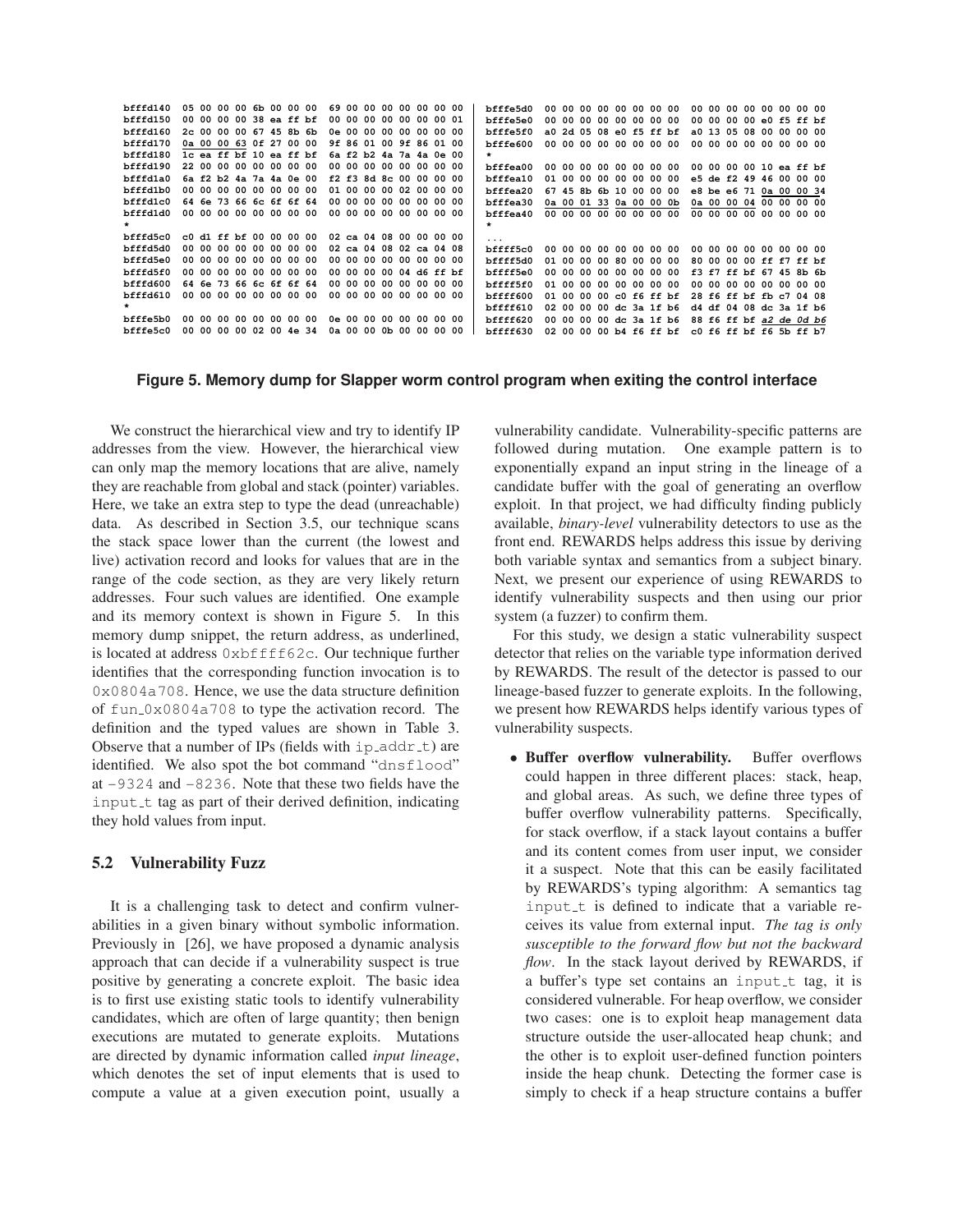| Offset  | Type            | Size           | Mem Addr | Content                                                              | Offset  | Type               | Size | Mem Addr | Content                                                  |  |
|---------|-----------------|----------------|----------|----------------------------------------------------------------------|---------|--------------------|------|----------|----------------------------------------------------------|--|
| $-9432$ | void*           | 4              | bfffd154 | 38 ea ff bf                                                          | $-9324$ | $char[9], input_t$ | 9    | bfffd1c0 | 64 6e64                                                  |  |
| $-9428$ | char*           | 4              | bfffd158 | 0 <sub>0</sub><br>00<br>00<br>00                                     | $-8300$ | $char*$            | 4    | bfffd5c0 | dl ff bf<br>C <sub>0</sub>                               |  |
| $-9420$ | int             | 4              | bfffd160 | 00<br>0 <sup>0</sup><br>2c<br>0 <sub>0</sub>                         | $-8236$ | char[9], input_t   | 9    | bfffd600 | 64 6e64                                                  |  |
| -9416   | int             | 4              | bfffd164 | 45<br>8b<br>67<br>6 <sub>b</sub>                                     | $-8227$ | char[28]           | 28   | bfffd609 | 0 <sub>0</sub><br>0 <sub>0</sub>                         |  |
| $-9412$ | int             | 4              | bfffd168 | 0 <sub>0</sub><br>00<br>0 <sup>0</sup><br>0e                         | $-4236$ | void*              | 4    | bfffe5a0 | 00 00<br>0 <sub>0</sub><br>0 <sup>0</sup>                |  |
| $-9408$ | int             | 4              | bfffd16c | 0 <sub>0</sub><br>00<br>00<br>0 <sup>0</sup>                         | $-4156$ | struct_0x804834e*  | 4    | bfffe5f0 | 2d<br>05<br>08<br>a <sub>0</sub>                         |  |
| -9404   | ip_addr_t       | 4              | bfffd170 | 0a 00<br>00<br>63                                                    | $-4152$ | void*              | 4    | bfffe5f4 | $e0$ f5<br>ff<br>bf                                      |  |
| $-9300$ | port_t          | 4              | bfffd174 | 0f 27<br>00<br>0 <sub>0</sub>                                        | $-3104$ | $char*$            | 4    | bfffea0c | ea ff bf<br>10                                           |  |
| -9396   | int             | 4              | bfffd178 | 9f 86<br>01<br>0 <sub>0</sub>                                        | $-3088$ | char[16]           | 16   | bfffealc | 0 <sup>0</sup><br>46<br>0 <sub>0</sub><br>- 0.0          |  |
| $-9392$ | int             | $\overline{4}$ | bfffd17c | 9f 86<br>01<br>00                                                    | $-3068$ | ip_addr_t          | 4    | bfffea30 | 33<br>0a 00<br>01                                        |  |
| -9388   | void*           | 4              | bfffd180 | 1c ea ff<br>bf                                                       | $-3064$ | ip_addr_t          | 4    | bfffea34 | 0 <sub>0</sub><br>0 <sup>0</sup><br>0 <sub>b</sub><br>0a |  |
| -9384   | void*           | 4              | bfffd184 | 10 ea ff<br>bf                                                       | $-3058$ | ip_addr_t          | 4    | bfffea38 | 0 <sub>0</sub><br>0 <sup>0</sup><br>04<br>0a             |  |
| $-9376$ | timeval.tv_sec  | 4              | bfffd18c | 7a<br>0e<br>4a<br>00                                                 | $-3054$ | ip_addr_t          | 4    | bfffea3c | 0 <sup>0</sup><br>04<br>00<br>0a                         |  |
|         | timeval.tv_usec | 4              | bfffd190 | 22 00<br>00<br>0 <sup>0</sup>                                        | $-0088$ | int                | 4    | bffff5d4 | 0 <sup>0</sup><br>00<br>00<br>80                         |  |
| $-9368$ | int             | 4              | bfffd194 | 0 <sub>0</sub><br>0 <sub>0</sub><br>0 <sup>0</sup><br>0 <sub>0</sub> | $-0084$ | int                | 4    | bffff5d8 | 80<br>0 <sup>0</sup><br>0 <sub>0</sub><br>- 0.0          |  |
| $-9352$ | int             | 4              | bfffdla4 | 0e<br>7a 4a<br>00                                                    | $-0080$ | int                | 4    | bffff5dc | ff f7<br>ff<br>bf                                        |  |
| -9348   | int             | 4              | bfffdla8 | f2 f3<br>8d<br>8c                                                    | $-0004$ | stack_frame_t      | 4    | bffff628 | ff bf<br>88<br>f6                                        |  |
| -9344   | int             | 4              | bfffdlac | 00 00<br>00<br>00                                                    | $+0000$ | ret_addr_t         | 4    | bffff62c | $0d$ $b6$<br>a2 de                                       |  |
| $-9332$ | int             | 4              | bfffd1b8 | 0 <sub>0</sub><br>01<br>00<br>0 <sup>0</sup>                         | $+0004$ | int                | 4    | bffff630 | 02<br>0 <sub>0</sub><br>0 <sup>0</sup><br>- 0.0          |  |
| $-9328$ | int             | 4              | bfffdlbc | 0 <sup>0</sup><br>02<br>00<br>0 <sub>0</sub>                         | $+0008$ | char*              | 4    | bffff634 | b4 f6<br>ff<br>bf                                        |  |

**Table 3. Result on the unreachable memory type using type fun 0x804a708**

field that is input-relevant, in a way similar to stack vulnerability detection. For the later case, the detector scans the derived layout of a heap structure to check the presence of both an input-relevant buffer field and a function pointer field. Vulnerabilities in the global memory region are handled similarly.

- **Integer overflow vulnerability.** Integer overflow occurs when an integer exceeds the maximum value that a machine can represent. Integer overflow itself may not be harmful (e.g., gcc actually leverages integer overflow to manipulate control flow path condition [38]), but if an integer variable is dependent on user input without any sanity check and it is used as an argument to malloc-family functions, then an integer overflow vulnerability is likely. In particular, overflowed values passed to malloc functions usually result in heap buffers being smaller than they are supposed to be. Consequently, heap overflows occur. For this type of vulnerabilities, our detector checks the actual arguments to malloc family function invocations: if an integer parameter has both malloc\_arg\_t and input t tags, an integer overflow vulnerability suspect will be reported.
- **Format string vulnerability.** The format string vulnerability pattern involves a user input flowing into a format string argument. Thus, we introduce a semantics tag format\_string\_t, which is only resolved at invocations to printf-family functions. If a variable's type set contains both input t and format\_string\_t tags, a format string vulnerability suspect is reported.

Besides facilitating vulnerability suspect identification, the information generated by REWARDS can also help *composing exploits*. For instance, it is critical to know

| Program                      | #Buffer Overflow | #Integer Overflow | #Format String |
|------------------------------|------------------|-------------------|----------------|
| ncompress-4.2.4              |                  |                   |                |
| bftpd-1.0.11                 |                  |                   |                |
| $gzip-1.2.4$                 |                  |                   |                |
| $null$ httpd- $0.5.0$        |                  |                   |                |
| $xzgy-5.8$                   |                  |                   |                |
| $gnuPG-1.4.3$                |                  |                   |                |
| ipgrab- $0.\overline{9.9}$   |                  |                   |                |
| cfingerd- $1.\overline{4.3}$ |                  |                   |                |
| $n$ gircd-0.8.2              | 12               |                   |                |

**Table 4. Number of vulnerability suspects reported with help of REWARDS**

the distance between a vulnerable stack buffer and a return address, i.e., a variable with the  $ret$ -addr<sub>-t tag, in</sub> order to construct a stack overflow exploit. Similarly, it is important to know the distance between a heap buffer and a heap function pointer for composing a heap overflowbased code injection attack. Such information is provided by REWARDS.

We applied our REWARDS-based detector to examine several programs shown in the  $1^{st}$  column of Table 4. The detector reported a number of vulnerable suspects based on the aforementioned vulnerability patterns. The total number of vulnerabilities of each type is presented in the remaining columns. Observe that our detector does not produce many suspects for these programs and hence can serve as a tractable front end for our fuzzer. The fuzzer then tries to generate exploits to convict the suspects. Details of each confirmed vulnerable data structure is shown in the  $2^{nd}$  column of Table 5. The field symbols do not represent their symbolic names, which we do not know, but rather the type tags derived for these fields. For instance, format string t denotes that the field is essentially a format string; sockaddr in indicates that the field holds a socket address. The  $3^{rd}$  column presents the input category that is relevant to the vulnerable data structure.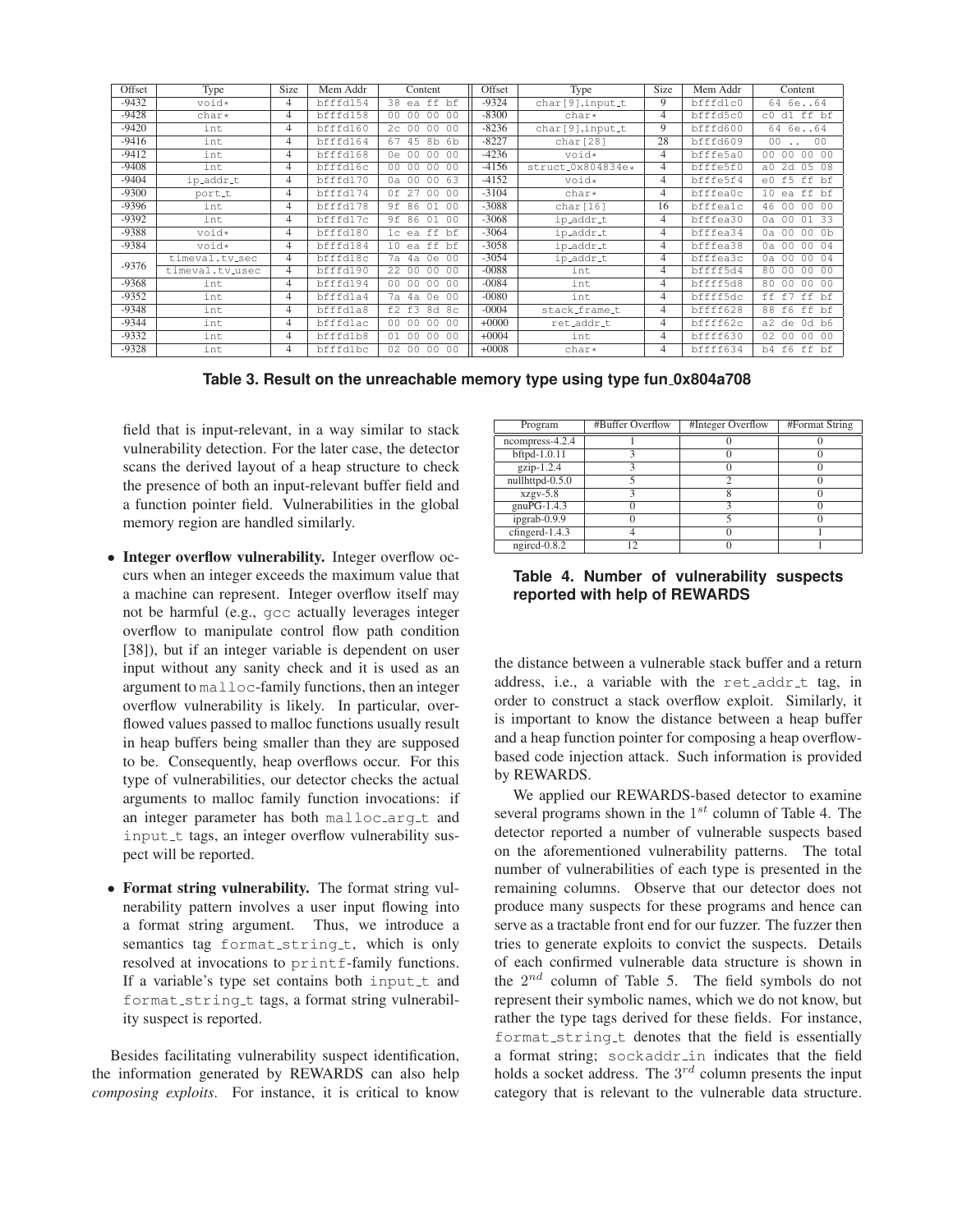| <b>Benchmark</b> | Suspicious Data Structure                                                                                                                                                    | Input   | Offset      | Vulnerability Type |
|------------------|------------------------------------------------------------------------------------------------------------------------------------------------------------------------------|---------|-------------|--------------------|
| ncompress-4.2.4  | fun_0x08048e76 $\{-1052$ : char [13],<br>$-1039$ : unused [1023],<br>$-0008$ : char*.<br>$-0004$ : stack_frame_t,<br>$+0000$ : $ret.addrt$ ,<br>$+0004$ : char ** }          | argv[1] | ${0.11}$    | Stack overflow     |
| bftpd-1.0.11     | fun_0x080494b8 {<br>$-0064$ : char*,<br>$-0060$ : char $[12]$ ,<br>$-0048$ : unused [44].<br>$-0004$ : stack_frame_t.<br>$+0000$ : $ret.addrt$ ,<br>$+0004$ : char $\star$ } | recv    | ${03}$      | Stack overflow     |
| gzip-1.2.4       | $\frac{1}{3}$ bss_0x08053f80 {<br>$+244128$ : char [8],<br>+244136: unused [1016],<br>$+245152$ : char $*,$ }                                                                | argv[1] | ${06}$      | Global overflow    |
| nullhttpd-0.5.0  | heap_0x0804f205 $\{$<br>$+0000$ : char $[11]$ ,<br>+0011: unused[5],<br>$+0016$ : int, }                                                                                     | recv    | ${607,608}$ | Integer overflow   |
|                  | heap_0x0804c41f {+0000: void[29],<br>+0029: unused [1024] }                                                                                                                  | recv    | ${661690}$  | Heap Overflow      |
| $xzgy-5.8$       | bss_0x0809ac80 $\overline{5}$<br>$+91952:$ int.<br>$+91956: \text{int}, \dots$                                                                                               | fread   | ${4.11}$    | Integer overflow   |
| $gnuPG-1.0.5$    | fun_0x080673fc {<br>$\cdots$<br>$-0176$ : char $[6]$ , unused $[2]$ ,<br>$-0168: \text{int}, \text{int}, \dots$ }                                                            | fread   | ${25}$      | Integer overflow   |
|                  | heap_0x080afec1 $\{+0000$ :int,,<br>$+0036$ : void[5] }                                                                                                                      | fread   | ${6.10}$    | Heap overflow      |
| ipgrab-0.9.9     | fun_0x0804d06b $\{,$<br>$-0056:$ int.<br>$-0052$ : int, int,}                                                                                                                | fread   | ${2023}$    | Integer overflow   |
|                  | $\frac{\text{heap_0x0805a976 } + 0000}{\text{real 60}}$                                                                                                                      | fread   | ${40100}$   | Heap overflow      |
| cfingerd-1.4.3   | fun_0x080496b8 $\{,$<br>-0440: struct sockaddr_in,<br>$-0424$ : format_string_t[34],<br>$-0390$ : unused $[174]$ ,<br>$-0216$ : char $[4]$ ,}                                | read    | ${03}$      | Format String      |
| ngircd-0.8.2     | $fun_0x0805f9a5$ {,<br>$-0284$ : format_string_t[76]<br>$-0208$ : unused [204],<br>-0004: stack_frame_t.<br>+0000: $ret.addrt, $ }                                           | recv    | ${1215}$    | Format String      |

**Table 5. Result from our vulnerability fuzzer with help of REWARDS**

For example, the char [12] buffer in bftpd denotes a packet received from outside (the recv category). Note that the input categories are conveniently implemented as semantics tags in REWARDS. The  $4^{th}$  column offset represents the input offsets reported by our fuzzer. They represent the places that are mutated to generate the real exploits. The REWARDS-based vulnerability detector also emits vulnerability types (shown in the  $5^{th}$  column) based on the vulnerability patterns matched. Consider the first benchmark ncompress: Its entry in the table indicates that the char[13] buffer inside a function starting with PC 0x08048e76 is vulnerable to stack buffer overflow. The buffer receives values from the second command line option  $(\text{arg} \nu[1])$ . Our data lineage fuzzer mutates the lineage of the buffer, which are the first 12 input items (offset 0 to 11) to generate the exploit. From the data structure in the  $2^{nd}$  column, the exploit has to contain a byte string longer than 1052 bytes to overwrite the return address at the bottom. Other vulnerabilities can be similarly apprehended.

### **6 Discussion**

REWARDS has a number of limitations: (1) As a dynamic analysis-based approach, REWARDS cannot achieve full coverage of data structures defined in a program. Instead, the coverage of REWARDS relies on those data structures that are actually created and accessed during a particular run of the binary. (2) REWARDS is not fully online as our timestamp-based on-line algorithm may leave some variables unresolved by the time they are de-allocated, and thus the off-line companion procedure is needed to make the system sound. A fully on-line type resolution algorithm is our future work. (3) Based on PIN, REWARDS does not support the reverse engineering of kernel-level data structures. (4) REWARDS does not work with obfuscated code. Thus it is possible that an adversary can write an obfuscated program to dodge REWARDS – for example, by avoiding touching the type sinks we define. (5) Besides the general data structures, REWARDS has yet to support the extraction of other data types, such as the format of a specific type of files (e.g., ELF files, multimedia files), and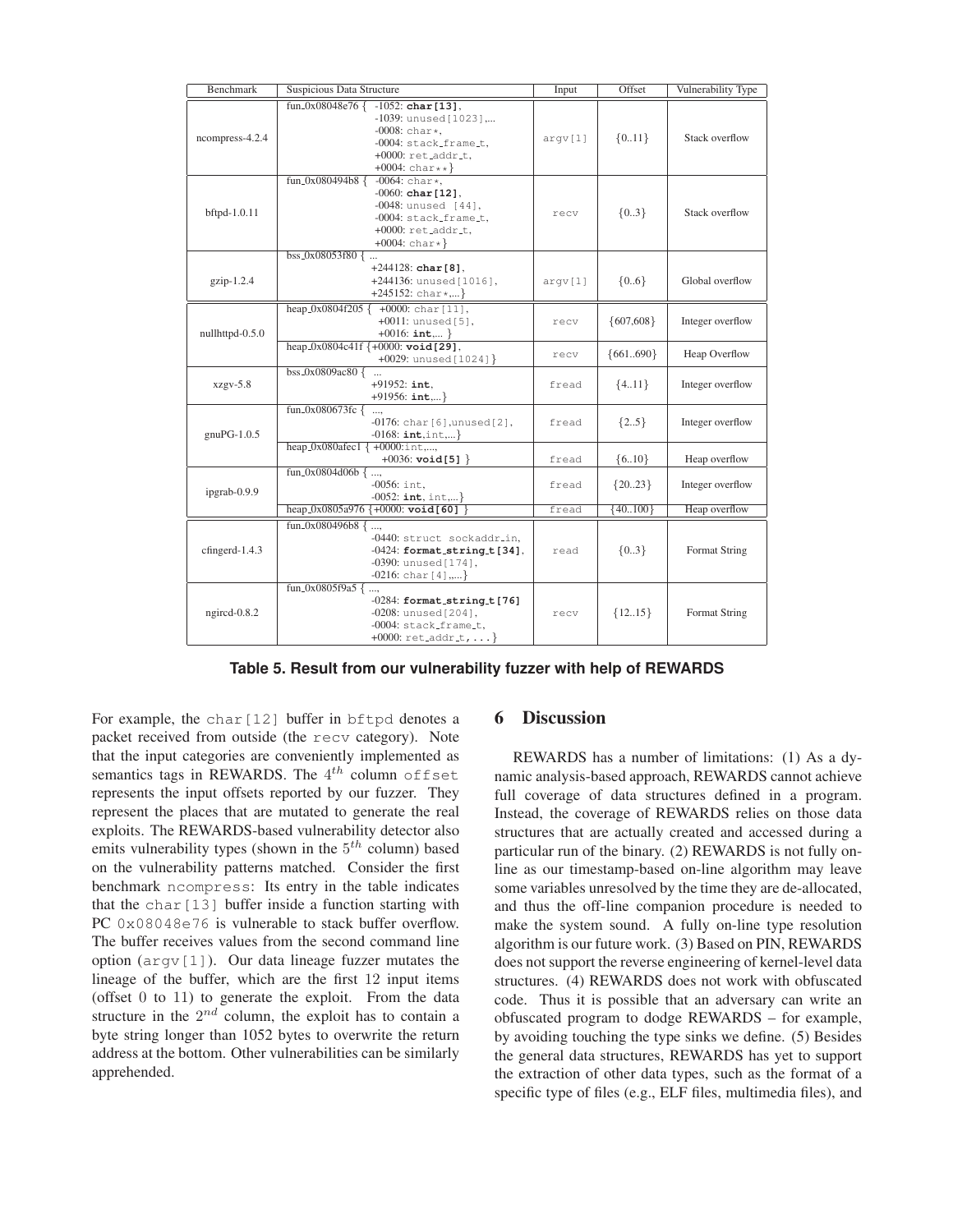browser-related data types (e.g., URL, cookie). Moreover, REWARDS does not distinguish between sign and unsigned integers in our current implementation.

## **7 Related Work**

**Type inference.** Some programming languages, such as ML, do not explicitly declare types. Instead, types are inferred from programs. Typing constraints are derived from program statements statically and programs are typed by solving these constraints. Notable type inference algorithms include Hindley-Milner algorithm [29], Cartesian Product algorithm [3], iterative type analysis [13], object oriented type inference [33], and aggregate structure identification [35].

These techniques, like REWARDS, rely on type unification, namely, variables connected by operators shall have the same type. However, these techniques assume program source code and they are static, that is, typing constraints are generated from source code at compile time. For REWARDS, we only assume binaries without symbolic information, in which high level language artifacts are all broken down to machine level entities, such as registers, memory addresses, and instructions. REWARDS relies on type sinks to obtain the initial type and semantics information. Variables are then typed through unification with type sinks during execution.

Lately, Balakrishnan et al. [4, 5, 36] showed that analyzing executables alone can largely discover syntactic structures of variables, such as sizes, field offsets, and simple structures. Their technique entails points-to analysis and abstract interpretation at binary level. They cannot handle obfuscated binaries and dynamically loaded libraries. Furthermore, the inaccuracy of binary points-to analysis makes it hard to type heap variables. In comparison, our technique is relatively simple, with the major hindrances to static analysis (e.g., points-to relations and dynamically loaded libraries) addressed via dynamic analysis.

**Abstract type inference.** Abstract type inference [32] is to group typed variables according to their semantics. For example, variables that are meant to store money, zip codes, ages, etc., are clustered based on their intention's, even though they may have the same integer type. Such an intention is called an abstract type. The technique relies on the Hindley-Milner type inference algorithm. Recently, dynamic abstract type inference is proposed [24] to infer abstract types from execution. Regarding the goal of performing semantics-aware typing, these techniques and ours are similar. However, they work at the source code level whereas ours works at the binary level. Our technique further derives syntactic type structures.

**Decompilation.** Decompilation is a process of reconstructing program source code from lower-level languages (e.g., assembly or machine code) [14, 20, 6]. It usually involves reconstructing variable types [31, 19]. By using unification, Mycroft [31] extends the Hindley-Milner algorithm [29] and delays unification until all constraints are available. Recently, Dolgova and Chernov [19] present an iterative algorithm that uses a lattice over the properties of data types for reconstruction.

All these techniques are static and hence share the same limitations of static type inference and they only derive simple syntactic structures. Moreover, they aim to get an execution-equivalent code and do not pay attention to whether the recovered types reflect the original declarations and have the same structures.

**Protocol format reverse engineering.** Recent efforts in protocol reverse engineering involve using dynamic binary analysis (in particular input data taint analysis) to reveal the format of protocol messages, facilitated by instruction semantics (e.g., Polyglot [9]) or execution context (e.g., AutoFormat [25]). Recently, it has been shown that the BNF structure of a given protocol with multiple messages can be derived [40, 17, 28]; and the format of out-going messages as well as encrypted messages can be revealed [8, 39]. In particular, REWARDS shares the same insight as Dispatcher [8] for type inference and semantics extraction. The difference is that Dispatcher and other protocol reverse engineering techniques mainly focus on live input and output messages, whereas we strive to reveal general data structures in a program. Meanwhile, we care more about the detailed in-memory layout of program data, motivated by our different targeted application scenarios.

**Memory forensics and vulnerability discovery.** FATKit [34] is a toolkit to facilitate the extraction, analysis, aggregation, and visualization of forensic data. Their technique is based on pre-defined data structures extracted from program source code to type memory dumps. This is also the case for other similar systems  $(e.g., [12, 30, 2])$ . KOP [11] is an effective system that can map dynamic kernel objects with nearly complete coverage and perfect accuracy. It also relies on program source code and uses an inter-procedural points-to analysis to compute all possible types for generic pointers. There are several other efforts [37, 18] that use data structure signatures to scan and type memory. Complementing these efforts, REWARDS extracts data structure definitions and reconstructs hierarchical in-memory layouts from binaries.

There is a large body of research in vulnerability discovery such as Archer [41], EXE [10], Bouncer [15], BitScope [7], DART [22], and SAGE [23, 21]. REWARDS complements these techniques by enabling identification of vulnerability suspects directly from binaries.

## **8 Conclusion**

We have presented the REWARDS reverse engineering system that automatically reveals data structures in a bi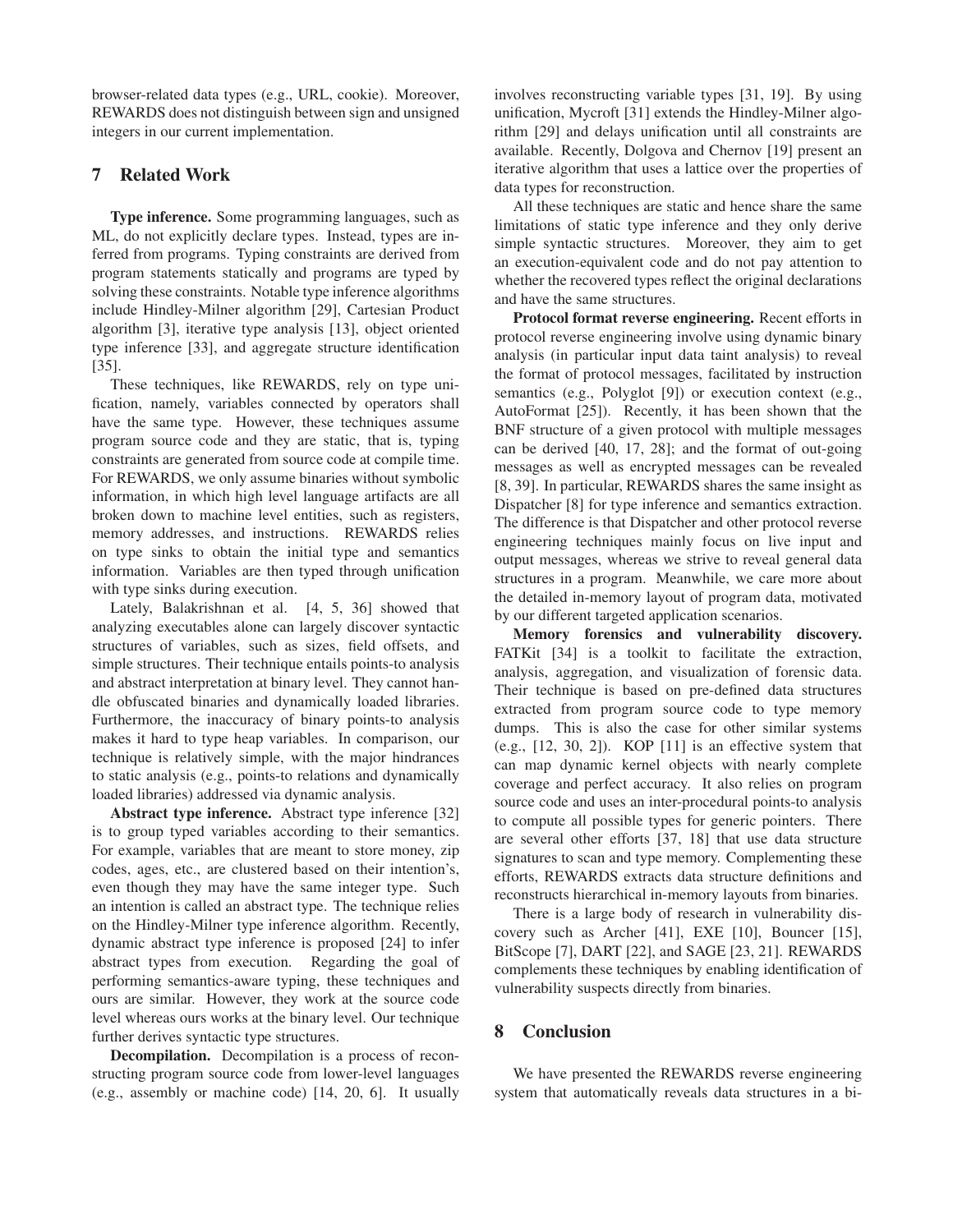nary based on dynamic execution. REWARDS involves an algorithm that performs data flow-based type attribute forward propagation and backward resolution. Driven by the type information derived, REWARDS is also capable of reconstructing the structural and semantic view of inmemory data layout. Our evaluation using a number of realworld programs indicates that REWARDS achieves high accuracy in revealing data structures accessed during an execution. Furthermore, we demonstrate the benefits of REWARDS to two application scenarios: memory image forensics and binary vulnerability discovery.

## **9 Acknowledgment**

We would like to thank the anonymous reviewers for their insightful comments. We are grateful to Xuxian Jiang and Heng Yin for earlier discussions and help on this and related problems. This research is supported, in part, by the Office of Naval Research (ONR) under grant N00014-09-1- 0776 and by the National Science Foundation (NSF) under grant 0720516. Any opinions, findings, and conclusions or recommendations in this paper are those of the authors and do not necessarily reflect the views of the ONR or NSF.

## **References**

- [1] Libdwarf. *http://reality.sgiweb.org/davea/dwarf.html*.
- [2] Mission critical linux. In Memory Core Dump, http://oss.missioncriticallinux.com/projects/mcore/.
- [3] O. Agesen. The cartesian product algorithm: Simple and precise type inference of parametric polymorphism. In *Proceedings of the 9th European Conference on Object-Oriented Programming (ECOOP'95)*, pages 2–26, London, UK, 1995. Springer-Verlag.
- [4] G. Balakrishnan, , G. Balakrishnan, and T. Reps. Analyzing memory accesses in x86 executables. In *Proceedings of International Conference on Compiler Construction (CC'04)*, pages 5–23. Springer-Verlag, 2004.
- [5] G. Balakrishnan and T. Reps. Divine: Discovering variables in executables. In *Proceedings of International Conf. on Verification Model Checking and Abstract Interpretation (VMCAI'07)*, Nice, France, 2007. ACM Press.
- [6] P. T. Breuer and J. P. Bowen. Decompilation: the enumeration of types and grammars. *ACM Trans. Program. Lang. Syst.*, 16(5):1613–1647, 1994.
- [7] D. Brumley, C. Hartwig, M. G. Kang, Z. Liang, J. Newsome, P. Poosankam, D. Song, and H. Yin. Bitscope: Automatically dissecting malicious binaries, 2007. Technical Report CMU-CS-07-133, Carnegie Mellon University.
- [8] J. Caballero, P. Poosankam, C. Kreibich, and D. Song. Dispatcher: Enabling active botnet infiltration using automatic protocol reverse-engineering. In *Proceedings of the 16th ACM Conference on Computer and and Communications Security (CCS'09)*, pages 621–634, Chicago, Illinois, USA, 2009.
- [9] J. Caballero and D. Song. Polyglot: Automatic extraction of protocol format using dynamic binary analysis. In *Proceedings of the 14th ACM Conference on Computer and and Communications Security (CCS'07)*, pages 317–329, Alexandria, Virginia, USA, 2007.
- [10] C. Cadar, V. Ganesh, P. M. Pawlowski, D. L. Dill, and D. R. Engler. Exe: automatically generating inputs of death. In *Proceedings of the 13th ACM conference on Computer and communications security (CCS'06)*, pages 322–335, Alexandria, Virginia, USA, 2006. ACM.
- [11] M. Carbone, W. Cui, L. Lu, W. Lee, M. Peinado, and X. Jiang. Mapping kernel objects to enable systematic integrity checking. In *The 16th ACM Conference on Computer and Communications Security (CCS'09)*, pages 555–565, Chicago, IL, USA, 2009.
- [12] A. Case, A. Cristina, L. Marziale, G. G. Richard, and V. Roussev. Face: Automated digital evidence discovery and correlation. *Digital Investigation*, 5(Supplement 1):S65 – S75, 2008. The Proceedings of the Eighth Annual DFRWS Conference.
- [13] C. Chambers and D. Ungar. Iterative type analysis and extended message splitting: Optimizing dynamically-typed object-oriented programs. In *Proceedings of the SIGPLAN Conference on Programming Language Design and Implementation*, pages 150–164, 1990.
- [14] C. Cifuentes. Reverse Compilation Techniques. *PhD thesis, Queensland University of Technology*, 1994.
- [15] M. Costa, M. Castro, L. Zhou, L. Zhang, and M. Peinado. Bouncer: securing software by blocking bad input. In *Proceedings of the 21st ACM SIGOPS symposium on Operating systems principles (SOSP'07)*, pages 117–130, Stevenson, Washington, USA, 2007. ACM.
- [16] A. Cozzie, F. Stratton, H. Xue, and S. T. King. Digging for data structures. In *Proceeding of 8th Symposium on Operating System Design and Implementation (OSDI'08)*, pages 231–244, San Diego, CA, December, 2008.
- [17] W. Cui, M. Peinado, K. Chen, H. J. Wang, and L. Irun-Briz. Tupni: Automatic reverse engineering of input formats. In *Proceedings of the 15th ACM Conference on Computer and Communications Security (CCS'08)*, pages 391–402, Alexandria, Virginia, USA, October 2008.
- [18] B. Dolan-Gavitt, A. Srivastava, P. Traynor, and J. Giffin. Robust signatures for kernel data structures. In *Proceedings of the 16th ACM conference on Computer and communications security (CCS'09)*, pages 566–577, Chicago, Illinois, USA, 2009. ACM.
- [19] E. N. Dolgova and A. V. Chernov. Automatic reconstruction of data types in the decompilation problem. *Program. Comput. Softw.*, 35(2):105–119, 2009.
- [20] M. V. Emmerik and T. Waddington. Using a decompiler for real-world source recovery. In *Proceedings of the 11th Working Conference on Reverse Engineering*, pages 27–36, 2004.
- [21] P. Godefroid, A. Kiezun, and M. Y. Levin. Grammar-based whitebox fuzzing. In *Proceedings of the ACM SIGPLAN*